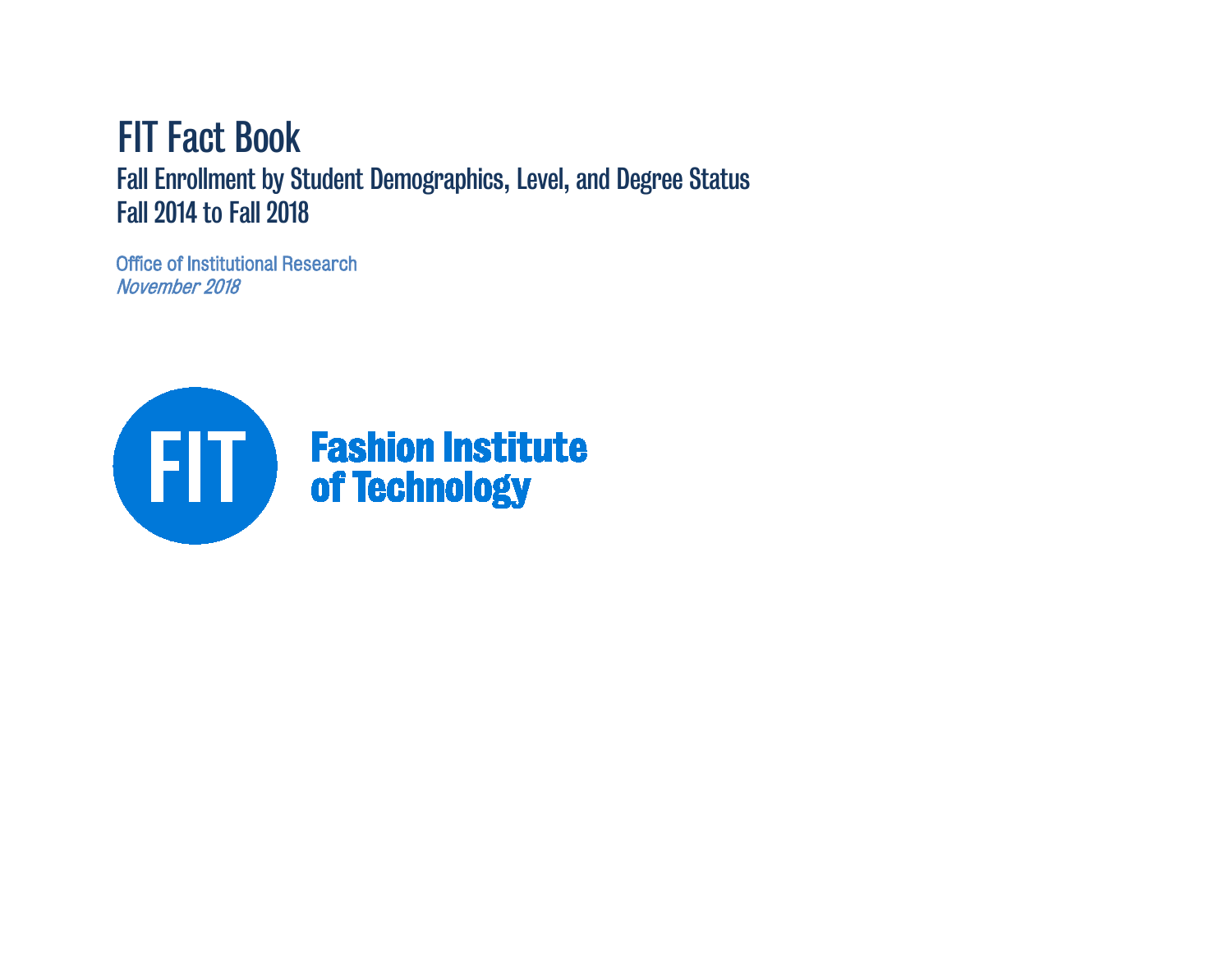# FIT Fact Book Fall Enrollment by Student Demographics, Level, and Degree Status Fall 2014 to Fall 2018

## Table of Contents

Student Demographic Profile, Fall 2018

[Table 1a: Student Gender, 5 Year Trend by School](#page-3-0) [Table 1b: Undergraduate Student Gender, 5 Year Trend by Degree Status](#page-4-0)

[Table 2a: Student Race and Ethnicity, 5 Year Trend, All Students](#page-5-0) [Table 2b: Student Race and Ethnicity, 5 Year Trend by School](#page-8-0) [Table 2c: Undergraduate Student Race & Ethnicity, 5 Year Trend](#page-9-0) [Table 2d: Undergraduate Student Race & Ethnicity, 5 Year Trend by Degree Status](#page-10-0)

[Table 3a: Headcount by Tuition Rate, 5 Year Trend by School](#page-11-0) [Table 3b: Undergraduate Headcount by Tuition Rate, 5 Year Trend by Degree Seeking Status](#page-12-0)

[Table 4a: Undergraduate Student Age, 5 Year Trend by Degree Status](#page-13-0) [Table 4b: Graduate Student Age, 5 Year Trend](#page-14-0)

[Table 5a: Total Enrollment by Location of Origin, 5 Year Trend](#page-15-0) [Table 5b: Total Undergraduate Enrollment by Permanent Residence Address, 5 Year Trend](#page-17-0) [Table 5c: Degree-Seeking Undergraduate Enrollment by Permanent Residence Address, 5 Year Trend](#page-17-0) [Table 5d: Non-Degree Undergraduate Enrollment by Permanent Residence Address, 5 Year Trend](#page-18-0) [Table 5e: Graduate Student Enrollment by Permanent Residence Address, 5 Year Trend](#page-19-0)

[Table 6: International Students by Legal Nation, 5 Year Trend](#page-21-0)

[Table 7: Pell and TAP Grant Recipiency, Residence Hall/Off-Campus Residency, Veteran Status, 5-Year Trend](#page-22-0)

[Factbook Definitions](#page-24-0)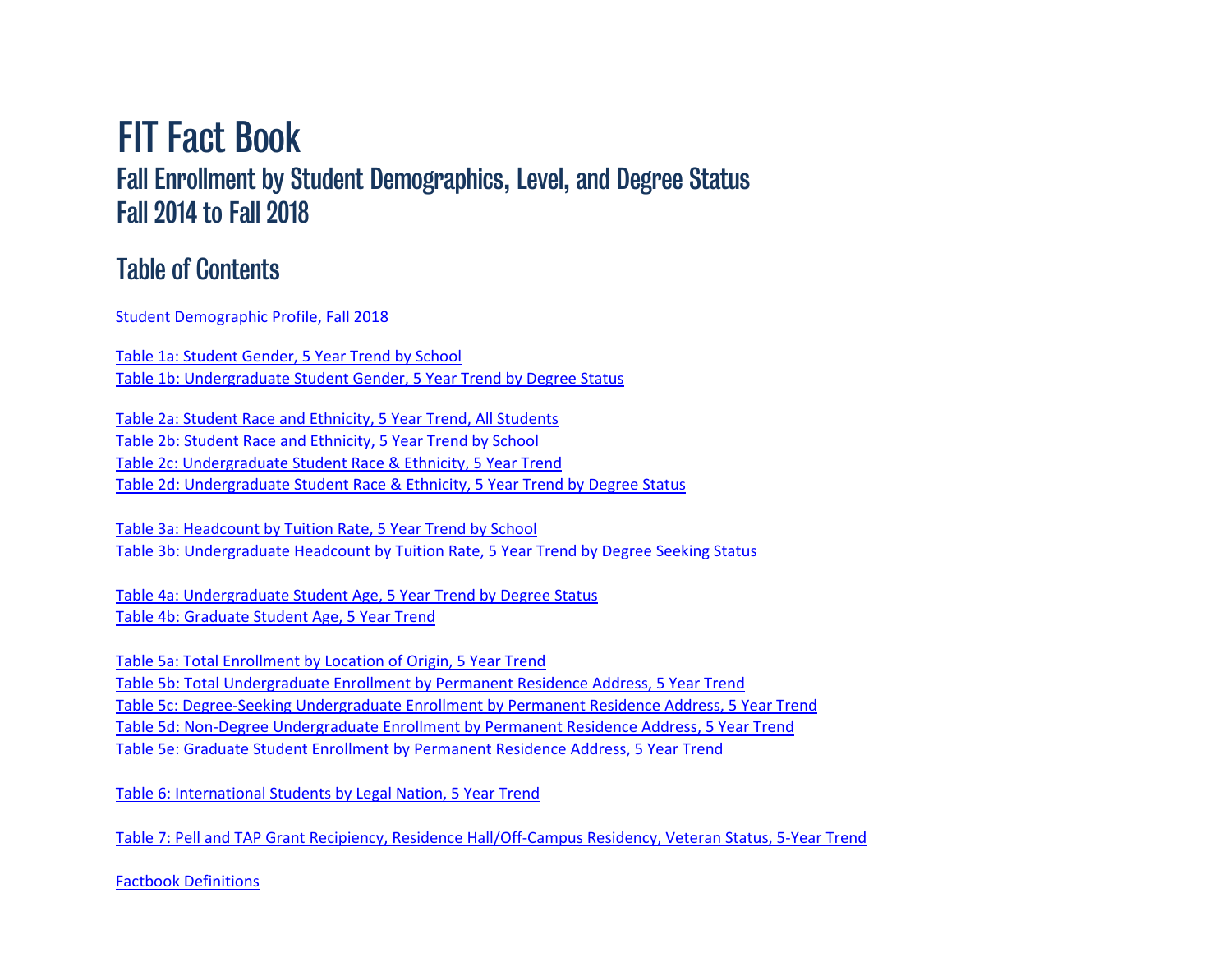### **Student Demographic Profile, Fall 2018**

### **Gender**

|               |       | <b>FALL 2018</b> |                       |       | <b>FALL 2018</b> |
|---------------|-------|------------------|-----------------------|-------|------------------|
|               |       | $\%$             | New York City         | 3,207 | 37%              |
| Male          | .455  | 17%              | <b>New York State</b> | 2,194 | 25%              |
| <b>Female</b> | 7,312 | 83%              | Out-of-State          | 3,366 | 38%              |
| Total         | 8,767 | 100%             | 'Total                | 8,767 | 100%             |

### **Race**

|                                            |                 | <b>FALL 2018</b> | <b>Permanent Residence Address</b> |       |     |
|--------------------------------------------|-----------------|------------------|------------------------------------|-------|-----|
|                                            | N               | $\sqrt{2}$       | <b>New York City</b>               | N     | %   |
| White                                      | 3.764           | 43%              | <b>Bronx</b>                       | 308   | 3%  |
| Hispanic, of any race                      | 1,753           | 20%              | Kings (Brooklyn)                   | 1,016 | 11% |
| Asian                                      | 1,016           | 12%              | New York (Manhattan)               | 836   | 9%  |
| <b>Black</b>                               | 802             | 9%               | Queens                             | 931   | 11% |
| Native Hawaiian and Other Pacific Islander | 15 <sup>1</sup> | $0\%$            | Richmond (Staten Island)           | 225   | 3%  |
| American Indian, Alaskan Native            | 11              | 0%               | <b>Other New York State</b>        |       |     |
| Multiracial                                | 317             | $4\%$            | Nassau                             | 658   | 7%  |
| International (Nonresident Alien)          | 1,052           | 12%              | Suffolk                            | 633   | 7%  |
| <b>Unknown</b>                             | 37              | $0\%$            | Westchester                        | 282   | 3%  |
| <b>Total</b>                               | 8,767           | 100%             | Other NY County                    | 724   | 8%  |

### **AGE**

|                | <b>Undergrad</b><br><b>Degree</b> | <b>Undergrad</b><br><b>NonDegree</b> | Pennsylvania                              | .<br>190 | $\sim$ , $\sim$<br>2% |
|----------------|-----------------------------------|--------------------------------------|-------------------------------------------|----------|-----------------------|
| 19 and younger | 34%                               | 7%                                   | Florida                                   | 153      | 2%                    |
| 20-21          | 35%                               | 8%                                   | California                                | 140      | 2%                    |
| 22-24          | 17%                               | 9%                                   | Connecticut                               | 93       | 1%                    |
| $ 25-29 $      | 8%                                | 21%                                  | Texas                                     | 91       | 1%                    |
| 30-34          | 3%                                | 14%                                  | <b>Other States</b>                       | 801      | 9%                    |
| 35-64          | 3%                                | 36%                                  | <b>International (Non-resident Alien)</b> |          |                       |
| 65 and older   | $0\%$                             | 5%                                   | International                             | 1,051    | 12%                   |
|                | 100%                              | 100%                                 | Total                                     | 8,846    | 100%                  |

### **Tuition**

|       | <b>FALL 2018</b> | <b>FALL 2018</b>        |
|-------|------------------|-------------------------|
|       | 70               | New York City<br>3,207  |
| 1,455 | 17%              | New York State<br>2,194 |
| 7,312 | 83%              | 3,366<br>Out-of-State   |
| 8,767 | 100%             | 8,767<br>Total          |

### **Permanent Residence Address**

| Ñ      | $\frac{9}{6}$    | <b>New York City</b>                      | N     | %    |
|--------|------------------|-------------------------------------------|-------|------|
| 3,764  | 43%              | <b>Bronx</b>                              | 308   | 3%   |
| 1,753  | 20%              | Kings (Brooklyn)                          | 1,016 | 11%  |
| 1,016  | 12%              | New York (Manhattan)                      | 836   | 9%   |
| 802    | 9%               | Queens                                    | 931   | 11%  |
| 15     | 0%               | Richmond (Staten Island)                  | 225   | 3%   |
| 11     | 0%               | <b>Other New York State</b>               |       |      |
| 317    | 4%               | Nassau                                    | 658   | 7%   |
| 1,052  | 12%              | Suffolk                                   | 633   | 7%   |
| 37     | 0%               | Westchester                               | 282   | 3%   |
| 8,767  | 100%             | Other NY County                           | 724   | 8%   |
|        |                  | <b>Out-of-State</b>                       |       |      |
|        |                  | <b>New Jersey</b>                         | 714   | 8%   |
| ergrad | <b>Undergrad</b> |                                           | 190   | 2%   |
| gree   | <b>NonDegree</b> | Pennsylvania                              |       |      |
| 34%    | 7%               | Florida                                   | 153   | 2%   |
| 35%    | 8%               | California                                | 140   | 2%   |
| 17%    | 9%               | Connecticut                               | 93    | 1%   |
| 8%     | 21%              | Texas                                     | 91    | 1%   |
| 3%     | 14%              | <b>Other States</b>                       | 801   | 9%   |
| 3%     | 36%              | <b>International (Non-resident Alien)</b> |       |      |
| 0%     | 5%               | International                             | 1,051 | 12%  |
| 100%   | 100%             | Total                                     | 8,846 | 100% |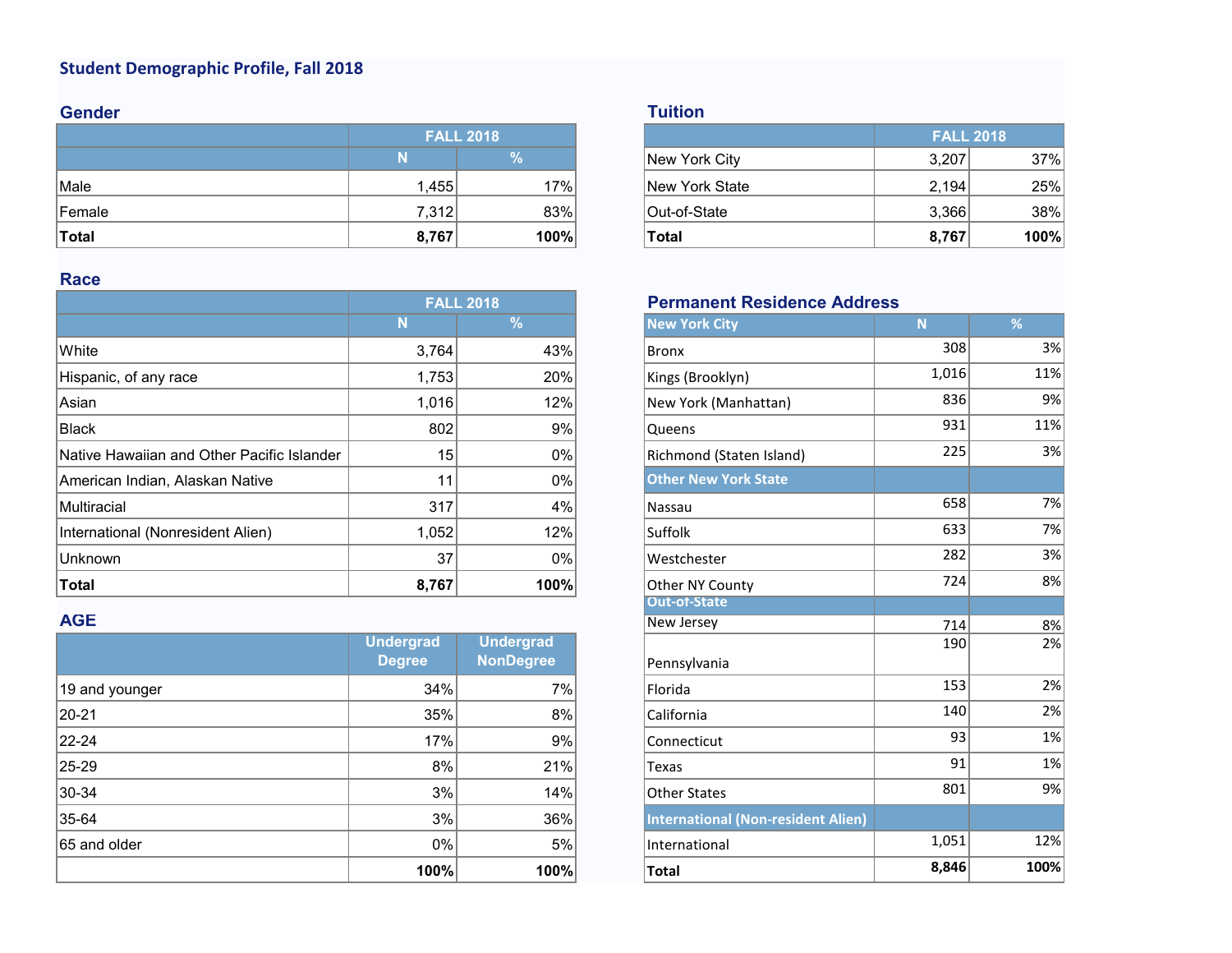## <span id="page-3-0"></span>**Table 1a: Student Gender, 5 Year Trend by School**

|                                  | <b>FALL 2014</b> |      | <b>FALL 2015</b> |      | <b>FALL 2016</b> |      | <b>FALL 2017</b> |      | <b>FALL 2018</b> |      |
|----------------------------------|------------------|------|------------------|------|------------------|------|------------------|------|------------------|------|
| Total                            |                  |      |                  |      |                  |      |                  |      |                  |      |
| Female                           | 8,265            | 85%  | 8,160            | 85%  | 7,865            | 85%  | 7,478            | 85%  | 7,312            | 83%  |
| Male                             | 1,498            | 15%  | 1,462            | 15%  | 1,407            | 15%  | 1,368            | 15%  | 1,455            | 17%  |
| Subtotal                         | 9,763            | 100% | 9,622            | 100% | 9,272            | 100% | 8,846            | 100% | 8,767            | 100% |
| <b>Art &amp; Design</b>          |                  |      |                  |      |                  |      |                  |      |                  |      |
| Female                           | 2,810            | 80%  | 2,816            | 82%  | 2,753            | 82%  | 2,727            | 82%  | 2,731            | 80%  |
| Male                             | 687              | 20%  | 605              | 18%  | 620              | 18%  | 595              | 18%  | 670              | 20%  |
| Subtotal                         | 3,497            | 100% | 3,421            | 100% | 3,373            | 100% | 3,322            | 100% | 3,401            | 100% |
| <b>Business &amp; Technology</b> |                  |      |                  |      |                  |      |                  |      |                  |      |
| Female                           | 4,184            | 89%  | 4,226            | 89%  | 4,156            | 89%  | 3,924            | 87%  | 3,821            | 87%  |
| Male                             | 509              | 11%  | 535              | 11%  | 538              | 11%  | 565              | 13%  | 593              | 13%  |
| Subtotal                         | 4,693            | 100% | 4,761            | 100% | 4,694            | 100% | 4,489            | 100% | 4,414            | 100% |
| <b>Liberal Arts</b>              |                  |      |                  |      |                  |      |                  |      |                  |      |
| Female                           | 57               | 81%  | 71               | 72%  | 71               | 70%  | 73               | 65%  | 84               | 68%  |
| Male                             | 13               | 19%  | 27               | 28%  | 30 <sup>°</sup>  | 30%  | 40               | 35%  | 39               | 32%  |
| <b>Subtotal</b>                  | 70               | 100% | 98               | 100% | 101              | 100% | 113              | 100% | 123              | 100% |
| <b>Graduate Studies</b>          |                  |      |                  |      |                  |      |                  |      |                  |      |
| Female                           | 162              | 82%  | 147              | 82%  | 148              | 84%  | 159              | 86%  | 181              | 85%  |
| Male                             | 35               | 18%  | 32               | 18%  | 28               | 16%  | 26               | 14%  | 31               | 15%  |
| Subtotal                         | 197              | 100% | 179              | 100% | 176              | 100% | 185              | 100% | 212              | 100% |
| <b>Undergraduate Nondegree</b>   |                  |      |                  |      |                  |      |                  |      |                  |      |
| Female                           | 1,052            | 81%  | 900              | 77%  | 737              | 79%  | 595              | 81%  | 495              | 80%  |
| Male                             | 254              | 19%  | 263              | 23%  | 191              | 21%  | 142              | 19%  | 122              | 20%  |
| Subtotal                         | 1,306            | 100% | 1,163            | 100% | 928              | 100% | 737              | 100% | 617              | 100% |
| <b>Grand Total</b>               | 9,763            | 100% | 9,622            | 100% | 9,272            | 100% | 8,846            | 100% | 8,767            | 100% |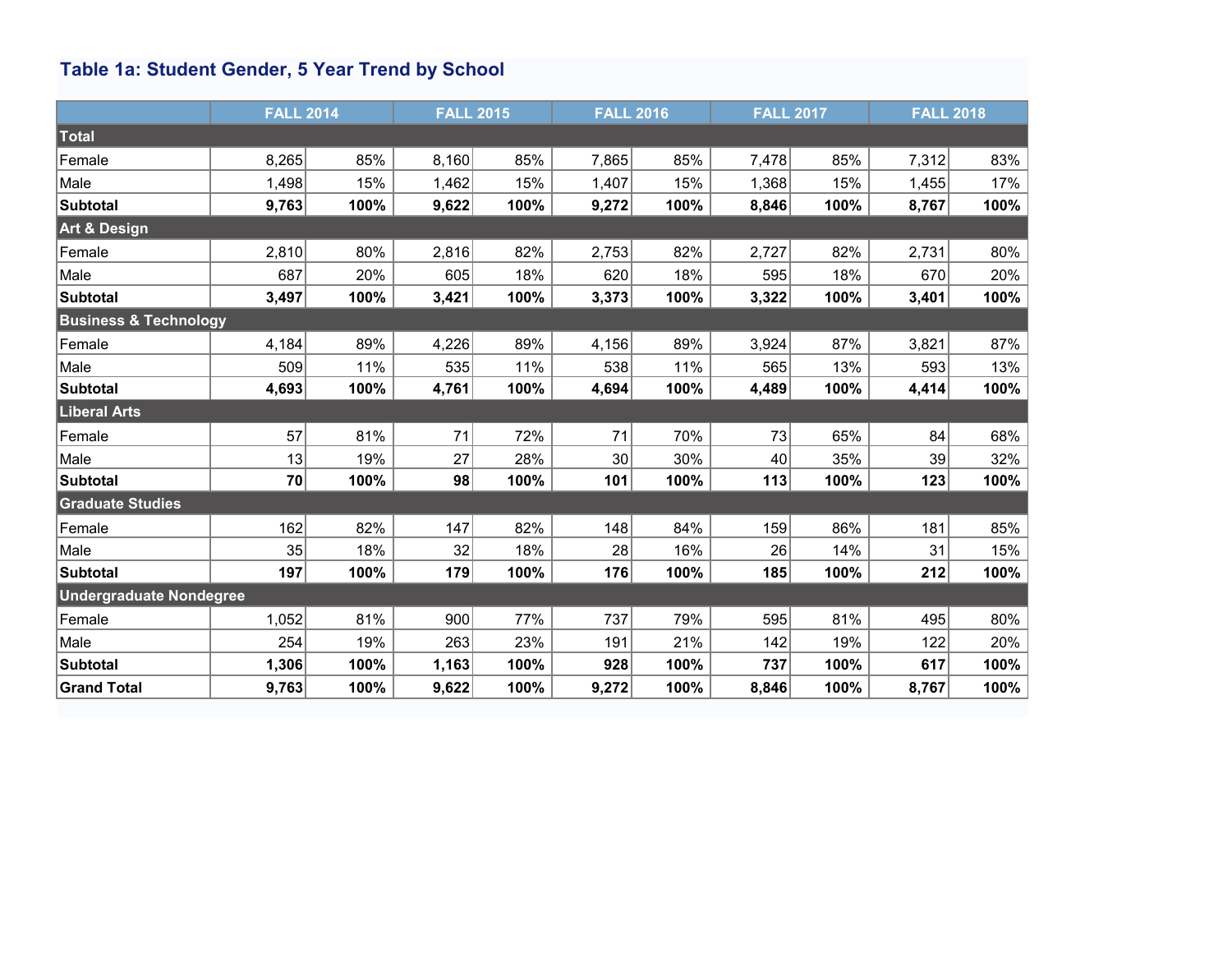## <span id="page-4-0"></span>**Table 1b: Undergraduate Student Gender, 5 Year Trend by Degree Status**

|                    | <b>FALL 2014</b> |      |       | <b>FALL 2015</b> |       | <b>FALL 2016</b> | <b>FALL 2017</b> |      | <b>FALL 2018</b> |      |
|--------------------|------------------|------|-------|------------------|-------|------------------|------------------|------|------------------|------|
| Total              |                  |      |       |                  |       |                  |                  |      |                  |      |
| <b>Female</b>      | 8,103            | 85%  | 8,013 | 85%              | 7,717 | 85%              | 7,319            | 85%  | 7,131            | 83%  |
| Male               | 1,463            | 15%  | 1,430 | 15%              | 1,379 | 15%              | 1,342            | 15%  | 1,424            | 17%  |
| <b>Sub-total</b>   | 9,566            | 100% | 9,443 | 100%             | 9,096 | 100%             | 8,661            | 100% | 8,555            | 100% |
| Degree             |                  |      |       |                  |       |                  |                  |      |                  |      |
| Female             | 7,051            | 85%  | 7,113 | 86%              | 6,980 | 85%              | 6,724            | 85%  | 6,636            | 84%  |
| Male               | 1,209            | 15%  | 1,167 | 14%              | 1,188 | 15%              | 1,200            | 15%  | 1,302            | 16%  |
| <b>Sub-total</b>   | 8,260            | 100% | 8,280 | 100%             | 8,168 | 100%             | 7,924            | 100% | 7,938            | 100% |
| Nondegree          |                  |      |       |                  |       |                  |                  |      |                  |      |
| Female             | 1,052            | 81%  | 900   | 77%              | 737   | 79%              | 595              | 81%  | 495              | 80%  |
| Male               | 254              | 19%  | 263   | 23%              | 191   | 21%              | 142              | 19%  | 122              | 20%  |
| Sub-total          | 1,306            | 100% | 1,163 | 100%             | 928   | 100%             | 737              | 100% | 617              | 100% |
| <b>Grand Total</b> | 9,566            | 100% | 9,443 | 100%             | 9,096 | 100%             | 8,661            | 100% | 8,555            | 100% |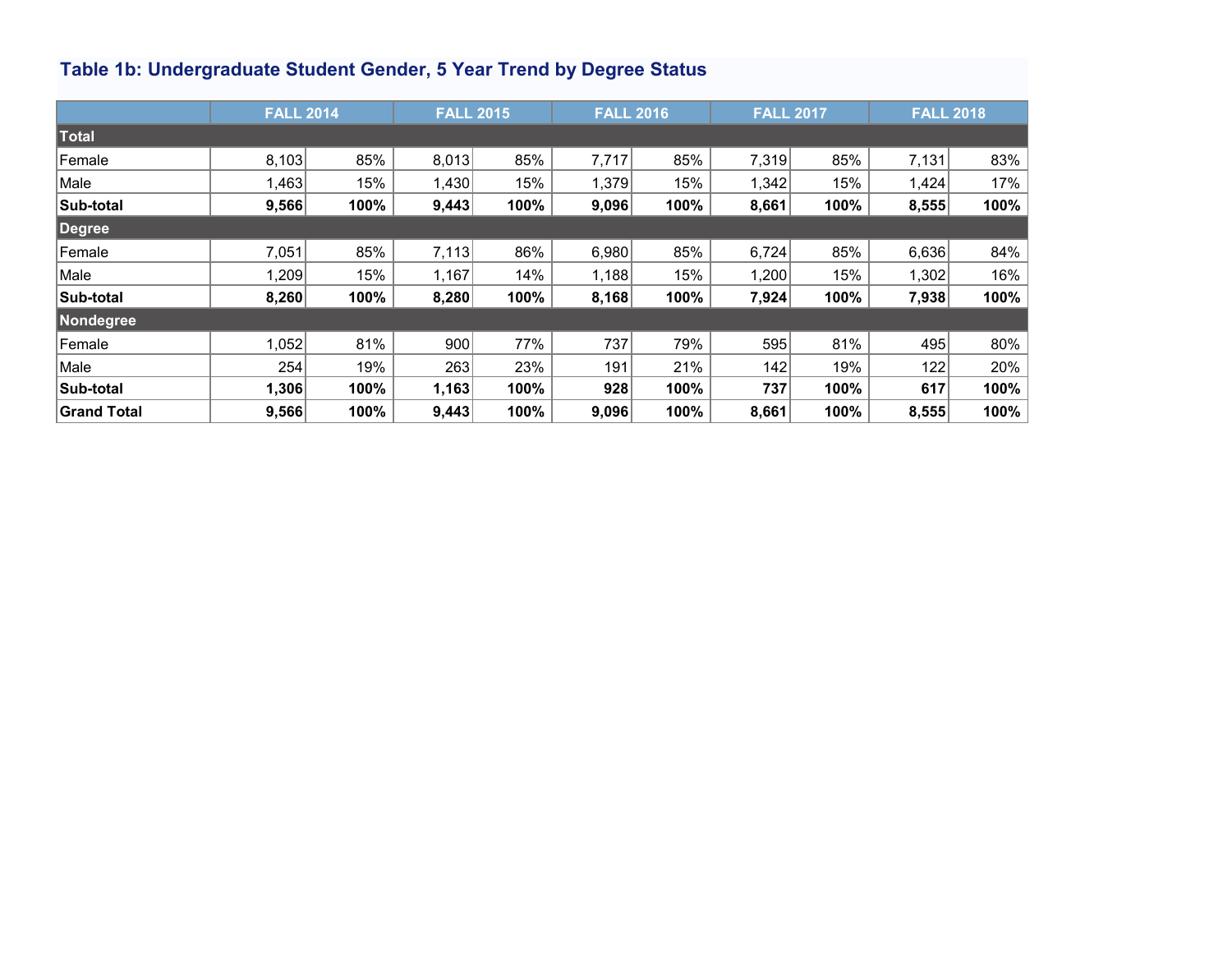## <span id="page-5-0"></span>**Table 2a: Student Race and Ethnicity, 5 Year Trend, All Students**

|                                            | <b>FALL 2014</b> |            |                 | <b>FALL 2015</b> |       | <b>FALL 2016</b> | <b>FALL 2017</b> |               |       | <b>FALL 2018</b> |
|--------------------------------------------|------------------|------------|-----------------|------------------|-------|------------------|------------------|---------------|-------|------------------|
|                                            | #                | $\sqrt{2}$ | #               | $\frac{9}{6}$    | #     | $\%$             | #                | $\frac{9}{6}$ | #     | $\frac{9}{6}$    |
| White                                      |                  |            |                 |                  |       |                  |                  |               |       |                  |
| White                                      | 4,523            | 46%        | 4,425           | 46%              | 4,211 | 45%              | 3,923            | 44%           | 3,764 | 43%              |
| Sub-total                                  | 4,523            | 46%        | 4,425           | 46%              | 4,211 | 45%              | 3,923            | 44%           | 3,764 | 43%              |
| Minority                                   |                  |            |                 |                  |       |                  |                  |               |       |                  |
| Hispanic, of any race                      | 1,573            | 16%        | 1,565           | 16%              | 1,632 | 18%              | 1,659            | 19%           | 1,753 | 20%              |
| Asian                                      | 984              | 10%        | 1,006           | 10%              | 1,004 | 11%              | 991              | 11%           | 1,016 | 12%              |
| <b>Black</b>                               | 939              | 10%        | 861             | 9%               | 853   | 9%               | 820              | 9%            | 802   | 9%               |
| Native Hawaiian and Other Pacific Islander | 27               | $\%$       | 30 <sup>°</sup> | %                | 21    | $\%$             | 21               | $\%$          | 15    | $\%$             |
| American Indian, Alaskan Native            | 16               | %          | 20              | $\%$             | 19    | $\%$             | 10               | $\%$          | 11    | $\%$             |
| Multiracial                                | 332              | 3%         | 327             | 3%               | 309   | 3%               | 299              | 3%            | 317   | 4%               |
| Sub-total                                  | 3,871            | 40%        | 3,809           | 40%              | 3,838 | 41%              | 3,800            | 43%           | 3,914 | 45%              |
| International (Nonresident Alien)          |                  |            |                 |                  |       |                  |                  |               |       |                  |
| International (Nonresident Alien)          | 1,211            | 12%        | 1,277           | 13%              | 1,139 | 12%              | 1,051            | 12%           | 1,052 | 12%              |
| Sub-total                                  | 1,211            | 12%        | 1,277           | 13%              | 1,139 | 12%              | 1,051            | 12%           | 1,052 | 12%              |
| <b>Unknown</b>                             |                  |            |                 |                  |       |                  |                  |               |       |                  |
| Unknown                                    | 158              | 2%         | 111             | 1%               | 84    | $1\%$            | 72               | 1%            | 37    | $\%$             |
| Sub-total                                  | 158              | 2%         | 111             | 1%               | 84    | 1%               | 72               | 1%            | 37    | $\%$             |
| <b>Grand Total</b>                         | 9,763            | 100%       | 9,622           | 100%             | 9,272 | 100%             | 8,846            | 100%          | 8,767 | 100%             |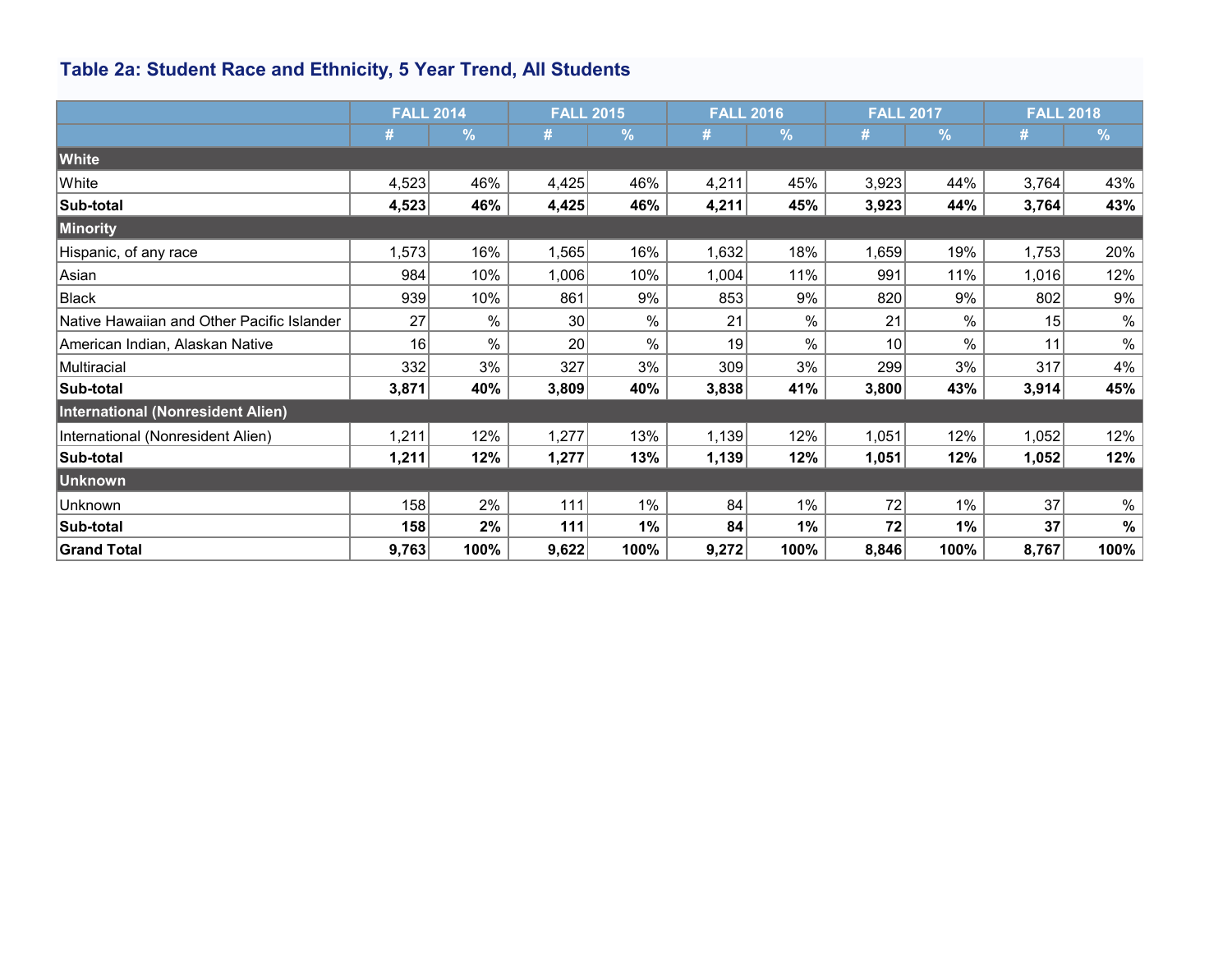## **Table 2b: Student Race and Ethnicity, 5 Year Trend by School**

|                                            | <b>FALL 2014</b> |               | <b>FALL 2015</b> |               | <b>FALL 2016</b> |               | <b>FALL 2017</b> |               | <b>FALL 2018</b> |               |
|--------------------------------------------|------------------|---------------|------------------|---------------|------------------|---------------|------------------|---------------|------------------|---------------|
|                                            | #                | $\frac{9}{6}$ | #                | $\frac{9}{6}$ | #                | $\frac{9}{6}$ | #                | $\frac{9}{6}$ | #                | $\frac{9}{6}$ |
| <b>Art &amp; Design</b>                    |                  |               |                  |               |                  |               |                  |               |                  |               |
| White                                      |                  |               |                  |               |                  |               |                  |               |                  |               |
| White                                      | 1,519            | 43%           | 1,452            | 42%           | 1,396            | 41%           | 1,315            | 40%           | 1,282            | 38%           |
| Minority                                   |                  |               |                  |               |                  |               |                  |               |                  |               |
| Hispanic, of any race                      | 597              | 17%           | 594              | 17%           | 639              | 19%           | 682              | 21%           | 728              | 21%           |
| Asian                                      | 407              | 12%           | 425              | 12%           | 425              | 13%           | 441              | 13%           | 512              | 15%           |
| Black                                      | 257              | 7%            | 246              | 7%            | 243              | 7%            | 240              | 7%            | 236              | 7%            |
| Native Hawaiian and Other Pacific Islander | 9                | $\%$          | 6                | $\%$          | $\overline{7}$   | $\%$          | 6                | $\%$          | 6                | $\%$          |
| American Indian, Alaskan Native            |                  | $\%$          | $\overline{c}$   | $\%$          | $\overline{2}$   | $\%$          |                  | $\%$          | $\overline{2}$   | $\%$          |
| Multiracial                                | 133              | 4%            | 117              | 3%            | 123              | 4%            | 108              | 3%            | 112              | 3%            |
| <b>International (Nonresident Alien)</b>   |                  |               |                  |               |                  |               |                  |               |                  |               |
| International (Nonresident Alien)          | 561              | 16%           | 565              | 17%           | 530              | 16%           | 520              | 16%           | 518              | 15%           |
| <b>Unknown</b>                             |                  |               |                  |               |                  |               |                  |               |                  |               |
| Unknown                                    | 13               | $\%$          | 14               | $\%$          | 8 <sup>1</sup>   | $\%$          | 9 <sup>1</sup>   | $\%$          | 5 <sup>1</sup>   | $\%$          |
| <b>Sub-total for School</b>                | 3,497            | 100%          | 3,421            | 100%          | 3,373            | 100%          | 3,322            | 100%          | 3,401            | 100%          |
| <b>Business &amp; Technology</b>           |                  |               |                  |               |                  |               |                  |               |                  |               |
| White                                      |                  |               |                  |               |                  |               |                  |               |                  |               |
| White                                      | 2,336            | 50%           | 2,360            | 50%           | 2,327            | 50%           | 2,186            | 49%           | 2,071            | 47%           |
| Minority                                   |                  |               |                  |               |                  |               |                  |               |                  |               |
| Hispanic, of any race                      | 768              | 16%           | 771              | 16%           | 803              | 17%           | 802              | 18%           | 887              | 20%           |
| Asian                                      | 334              | 7%            | 356              | 7%            | 386              | 8%            | 395              | 9%            | 375              | 8%            |
| Black                                      | 497              | 11%           | 471              | 10%           | 471              | 10%           | 467              | 10%           | 460              | 10%           |
| Native Hawaiian and Other Pacific Islander | 15               | $\frac{0}{0}$ | 19               | $\%$          | 12               | $\%$          | 13               | %             | 7                | $\%$          |
| American Indian, Alaskan Native            | 10               | $\%$          | 14               | $\%$          | 12               | $\%$          | 9                | $\%$          | 6                | $\%$          |
| Multiracial                                | 163              | 3%            | 177              | 4%            | 164              | 3%            | 158              | 4%            | 169              | 4%            |
| <b>International (Nonresident Alien)</b>   |                  |               |                  |               |                  |               |                  |               |                  |               |
| International (Nonresident Alien)          | 551              | 12%           | 576              | 12%           | 505              | 11%           | 445              | 10%           | 427              | 10%           |
| <b>Unknown</b>                             |                  |               |                  |               |                  |               |                  |               |                  |               |
| Unknown                                    | 19               | $\%$          | 17               | $\%$          | 14               | $\%$          | 14               | $\%$          | 12               | $\%$          |
| <b>Sub-total for School</b>                | 4,693            | 100%          | 4,761            | 100%          | 4,694            | 100%          | 4,489            | 100%          | 4,414            | 100%          |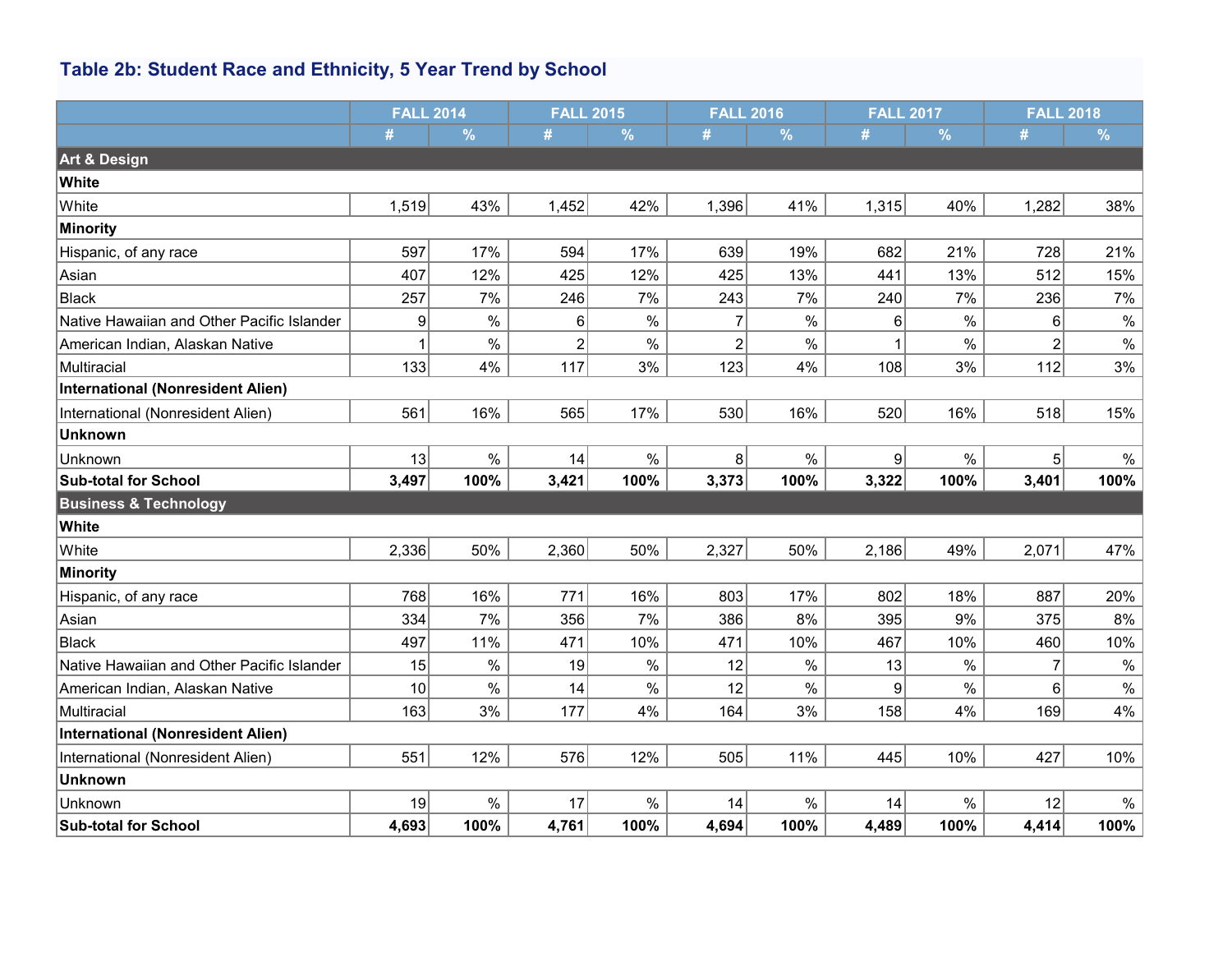## **Table 2b: Student Race and Ethnicity, 5 Year Trend by School**

|                                            | <b>FALL 2014</b> |               |                | <b>FALL 2015</b> | <b>FALL 2016</b> |               |                | <b>FALL 2017</b> | <b>FALL 2018</b> |               |
|--------------------------------------------|------------------|---------------|----------------|------------------|------------------|---------------|----------------|------------------|------------------|---------------|
|                                            | #                | $\frac{9}{6}$ | #              | $\%$             | #                | $\frac{9}{6}$ | #              | %                | #                | $\frac{9}{6}$ |
| <b>Liberal Arts</b>                        |                  |               |                |                  |                  |               |                |                  |                  |               |
| White                                      |                  |               |                |                  |                  |               |                |                  |                  |               |
| White                                      | 43               | 61%           | 61             | 62%              | 58               | 57%           | 58             | 51%              | 60               | 49%           |
| Minority                                   |                  |               |                |                  |                  |               |                |                  |                  |               |
| Hispanic, of any race                      | 13               | 19%           | 19             | 19%              | 21               | 21%           | 33             | 29%              | 34               | 28%           |
| Asian                                      | 4                | 6%            | 6              | 6%               | 6                | 6%            | 7              | 6%               | 9                | 7%            |
| <b>Black</b>                               | 3                | 4%            | 8              | 8%               | 9                | 9%            | 8              | 7%               | 12               | 10%           |
| Multiracial                                | $\overline{2}$   | 3%            | 1              | $1\%$            | 3 <sup>1</sup>   | 3%            | 6              | 5%               | 6                | 5%            |
| International (Nonresident Alien)          |                  |               |                |                  |                  |               |                |                  |                  |               |
| International (Nonresident Alien)          | 5                | 7%            | $\mathbf{3}$   | 3%               | 4                | 4%            |                | 1%               | $\overline{2}$   | 2%            |
| <b>Sub-total for School</b>                | 70               | 100%          | 98             | 100%             | 101              | 100%          | 113            | 100%             | 123              | 100%          |
| <b>Graduate Studies</b>                    |                  |               |                |                  |                  |               |                |                  |                  |               |
| White                                      |                  |               |                |                  |                  |               |                |                  |                  |               |
| White                                      | 94               | 48%           | 84             | 47%              | 71               | 40%           | 82             | 44%              | 105              | 50%           |
| Minority                                   |                  |               |                |                  |                  |               |                |                  |                  |               |
| Hispanic, of any race                      | 18               | 9%            | 18             | 10%              | 18               | 10%           | 13             | 7%               | 14               | 7%            |
| Asian                                      | 14               | 7%            | 14             | 8%               | 13               | 7%            | 13             | 7%               | 9                | 4%            |
| Black                                      | $\overline{7}$   | 4%            | 7              | 4%               | 9                | 5%            | 6              | 3%               | $\overline{2}$   | 1%            |
| Native Hawaiian and Other Pacific Islander |                  | 1%            |                | 1%               | 0                | $\%$          | 0              | $\%$             | $\mathbf 0$      | $\%$          |
| American Indian, Alaskan Native            |                  | $1\%$         | 1              | $1\%$            |                  | $1\%$         | 0              | $\%$             | 0                | $\%$          |
| Multiracial                                | $\overline{2}$   | 1%            | $\overline{2}$ | 1%               | $\overline{3}$   | 2%            | $\overline{2}$ | 1%               | 4                | 2%            |
| International (Nonresident Alien)          |                  |               |                |                  |                  |               |                |                  |                  |               |
| International (Nonresident Alien)          | 39               | 20%           | 41             | 23%              | 51               | 29%           | 55             | 30%              | 74               | 35%           |
| <b>Unknown</b>                             |                  |               |                |                  |                  |               |                |                  |                  |               |
| Unknown                                    | 21               | 11%           | 11             | 6%               | 10               | 6%            | 14             | 8%               | 4                | 2%            |
| <b>Sub-total for School</b>                | 197              | 100%          | 179            | 100%             | 176              | 100%          | 185            | 100%             | 212              | 100%          |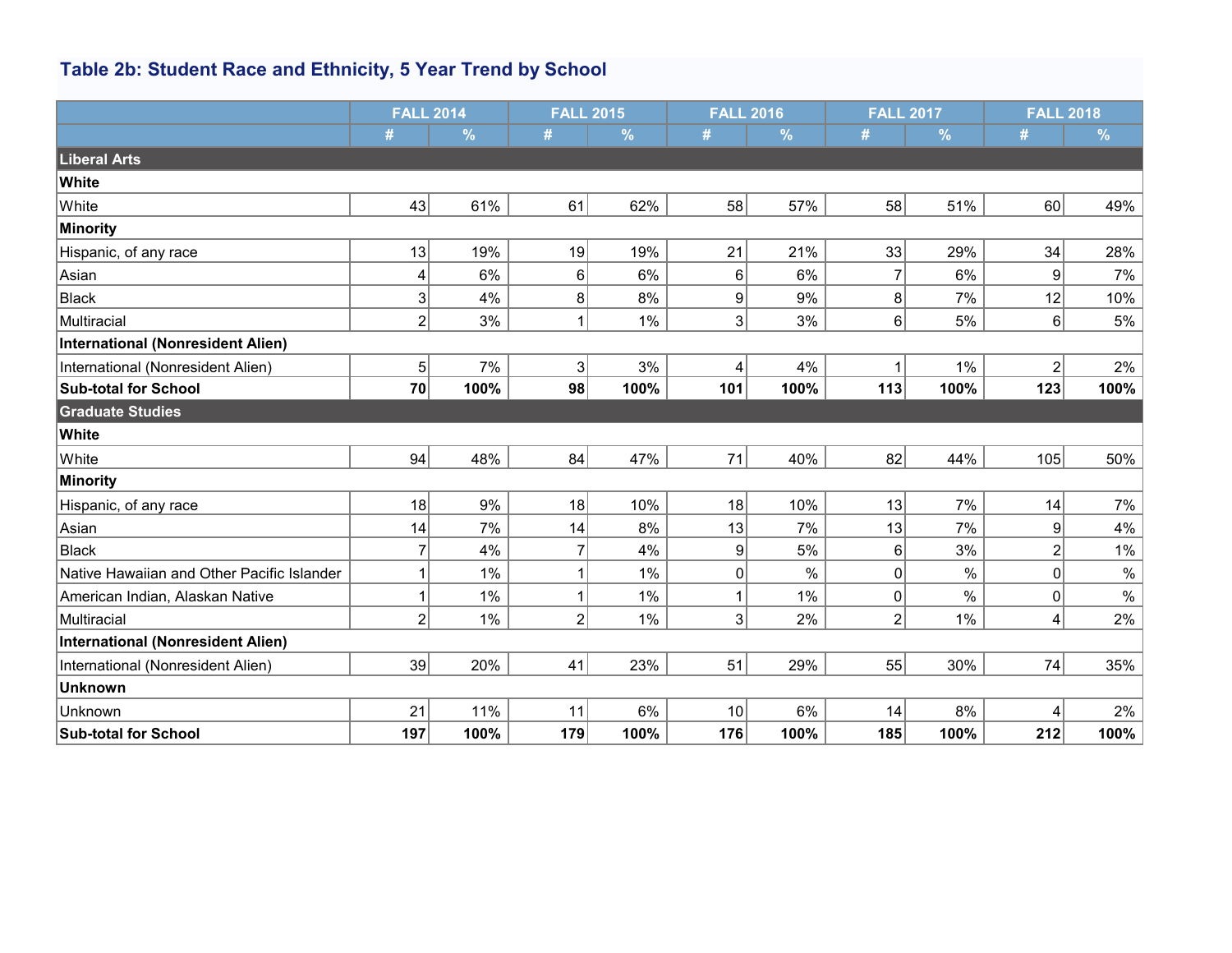## <span id="page-8-0"></span>**Table 2b: Student Race and Ethnicity, 5 Year Trend by School**

|                                            | <b>FALL 2014</b> |               | <b>FALL 2015</b> |               | <b>FALL 2016</b> |            |                 | <b>FALL 2017</b> | <b>FALL 2018</b> |               |
|--------------------------------------------|------------------|---------------|------------------|---------------|------------------|------------|-----------------|------------------|------------------|---------------|
|                                            | #                | $\frac{9}{6}$ | #                | $\frac{9}{6}$ |                  | $\sqrt{2}$ | #               | $\frac{1}{2}$    | #                | $\frac{9}{6}$ |
| <b>Undergraduate Nondegree</b>             |                  |               |                  |               |                  |            |                 |                  |                  |               |
| <b>White</b>                               |                  |               |                  |               |                  |            |                 |                  |                  |               |
| White                                      | 531              | 41%           | 468              | 40%           | 359              | 39%        | 282             | 38%              | 246              | 40%           |
| Minority                                   |                  |               |                  |               |                  |            |                 |                  |                  |               |
| Hispanic, of any race                      | 177              | 14%           | 163              | 14%           | 151              | 16%        | 129             | 18%              | 90               | 15%           |
| Asian                                      | 225              | 17%           | 205              | 18%           | 174              | 19%        | 135             | 18%              | 111              | 18%           |
| Black                                      | 175              | 13%           | 129              | 11%           | 121              | 13%        | 99              | 13%              | 92               | 15%           |
| Native Hawaiian and Other Pacific Islander | $\overline{2}$   | $\%$          | 4                | $\%$          | 2                | %          | $\mathsf{2}$    | $\%$             |                  | $\%$          |
| American Indian, Alaskan Native            | 4                | $\%$          | 3                | $\%$          | $\overline{4}$   | %          | $\Omega$        | $\frac{0}{0}$    | 3                | $\%$          |
| Multiracial                                | 32               | 2%            | 30 <sup>2</sup>  | 3%            | 16               | 2%         | 25              | 3%               | 26               | 4%            |
| International (Nonresident Alien)          |                  |               |                  |               |                  |            |                 |                  |                  |               |
| International (Nonresident Alien)          | 55               | 4%            | 92               | 8%            | 49               | 5%         | 30 <sup>2</sup> | 4%               | 31               | 5%            |
| <b>Unknown</b>                             |                  |               |                  |               |                  |            |                 |                  |                  |               |
| Unknown                                    | 105              | 8%            | 69               | 6%            | 52               | 6%         | 35              | 5%               | 16               | 3%            |
| <b>Sub-total for School</b>                | 1,306            | 100%          | 1,163            | 100%          | 928              | 100%       | 737             | 100%             | 617              | 100%          |
| Grand Total                                | 9,763            | 100%          | 9,622            | 100%          | 9,272            | 100%       | 8,846           | 100%             | 8,767            | 100%          |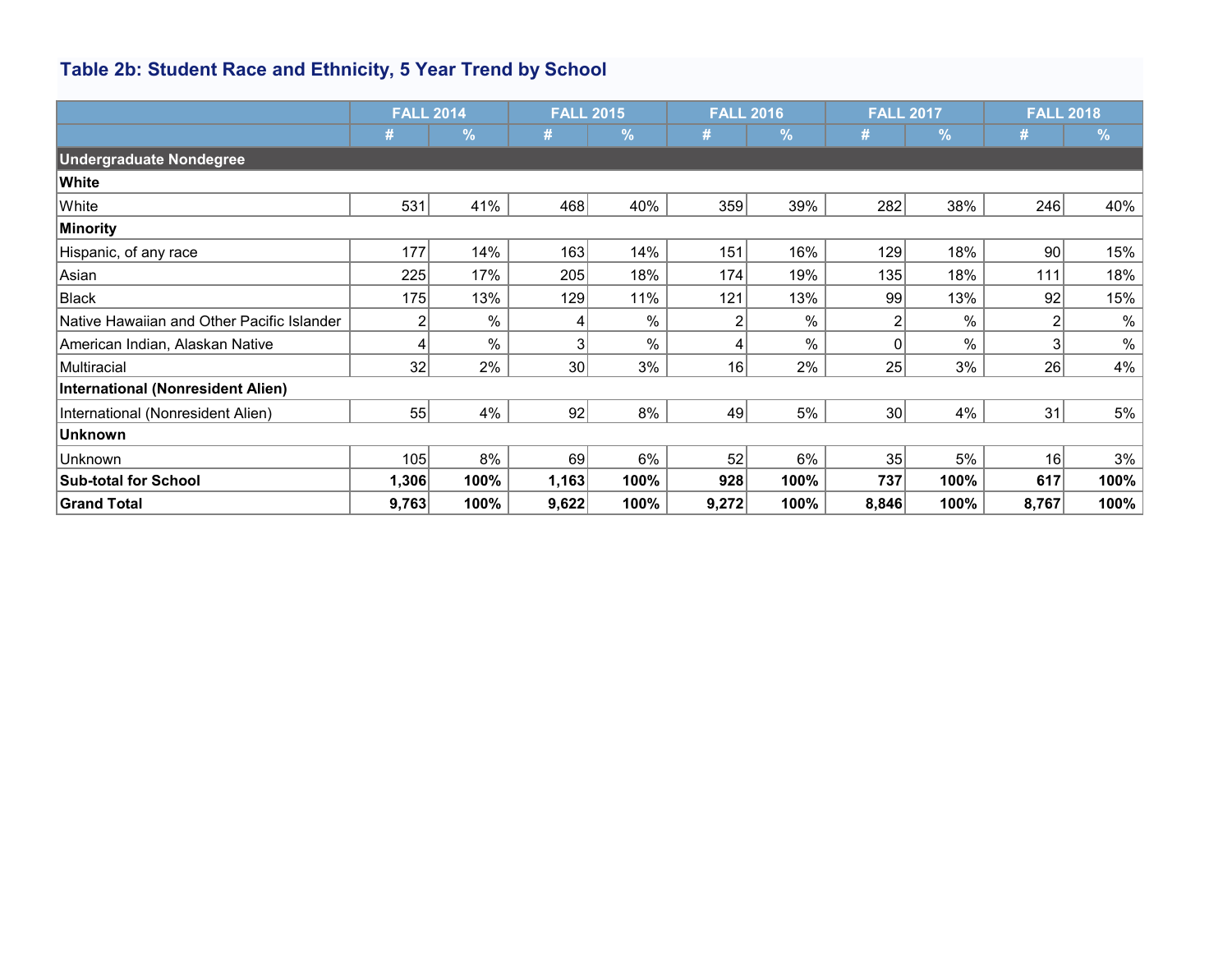## <span id="page-9-0"></span>**Table 2c: Undergraduate Student Race & Ethnicity, 5 Year Trend**

|                                            | <b>FALL 2014</b> |      | <b>FALL 2015</b> |      | <b>FALL 2016</b> |       |                 | <b>FALL 2017</b> | <b>FALL 2018</b> |      |
|--------------------------------------------|------------------|------|------------------|------|------------------|-------|-----------------|------------------|------------------|------|
| White                                      |                  |      |                  |      |                  |       |                 |                  |                  |      |
| White                                      | 4,429            | 46%  | 4,341            | 46%  | 4,140            | 46%   | 3,841           | 44%              | 3,659            | 43%  |
| Sub-total                                  | 4,429            | 46%  | 4,341            | 46%  | 4,140            | 46%   | 3,841           | 44%              | 3,659            | 43%  |
| Minority                                   |                  |      |                  |      |                  |       |                 |                  |                  |      |
| Hispanic, of any race                      | 1,555            | 16%  | 1,547            | 16%  | 1,614            | 18%   | 1,646           | 19%              | 1,739            | 20%  |
| Asian                                      | 970              | 10%  | 992              | 11%  | 991              | 11%   | 978             | 11%              | 1,007            | 12%  |
| Black                                      | 932              | 10%  | 854              | 9%   | 844              | 9%    | 814             | 9%               | 800              | 9%   |
| Native Hawaiian and Other Pacific Islander | 26               | $\%$ | 29               | $\%$ | 21               | $\%$  | 21              | $\%$             | 15               | $\%$ |
| American Indian, Alaskan Native            | 15               | %    | 19               | $\%$ | 18               | $\%$  | 10 <sup>1</sup> | %                | 11               | $\%$ |
| Multiracial                                | 330              | 3%   | 325              | 3%   | 306              | 3%    | 297             | 3%               | 313              | 4%   |
| Sub-total                                  | 3,828            | 40%  | 3,766            | 40%  | 3,794            | 42%   | 3,766           | 43%              | 3,885            | 45%  |
| International (Nonresident Alien)          |                  |      |                  |      |                  |       |                 |                  |                  |      |
| International (Nonresident Alien)          | 1,172            | 12%  | 1,236            | 13%  | 1,088            | 12%   | 996             | 11%              | 978              | 11%  |
| Sub-total                                  | 1,172            | 12%  | 1,236            | 13%  | 1,088            | 12%   | 996             | 11%              | 978              | 11%  |
| Unknown                                    |                  |      |                  |      |                  |       |                 |                  |                  |      |
| Unknown                                    | 137              | 1%   | 100              | 1%   | 74               | $1\%$ | 58              | 1%               | 33               | $\%$ |
| Sub-total                                  | 137              | 1%   | 100              | 1%   | 74               | 1%    | 58              | 1%               | 33               | $\%$ |
| Grand Total                                | 9,566            | 100% | 9,443            | 100% | 9,096            | 100%  | 8,661           | 100%             | 8,555            | 100% |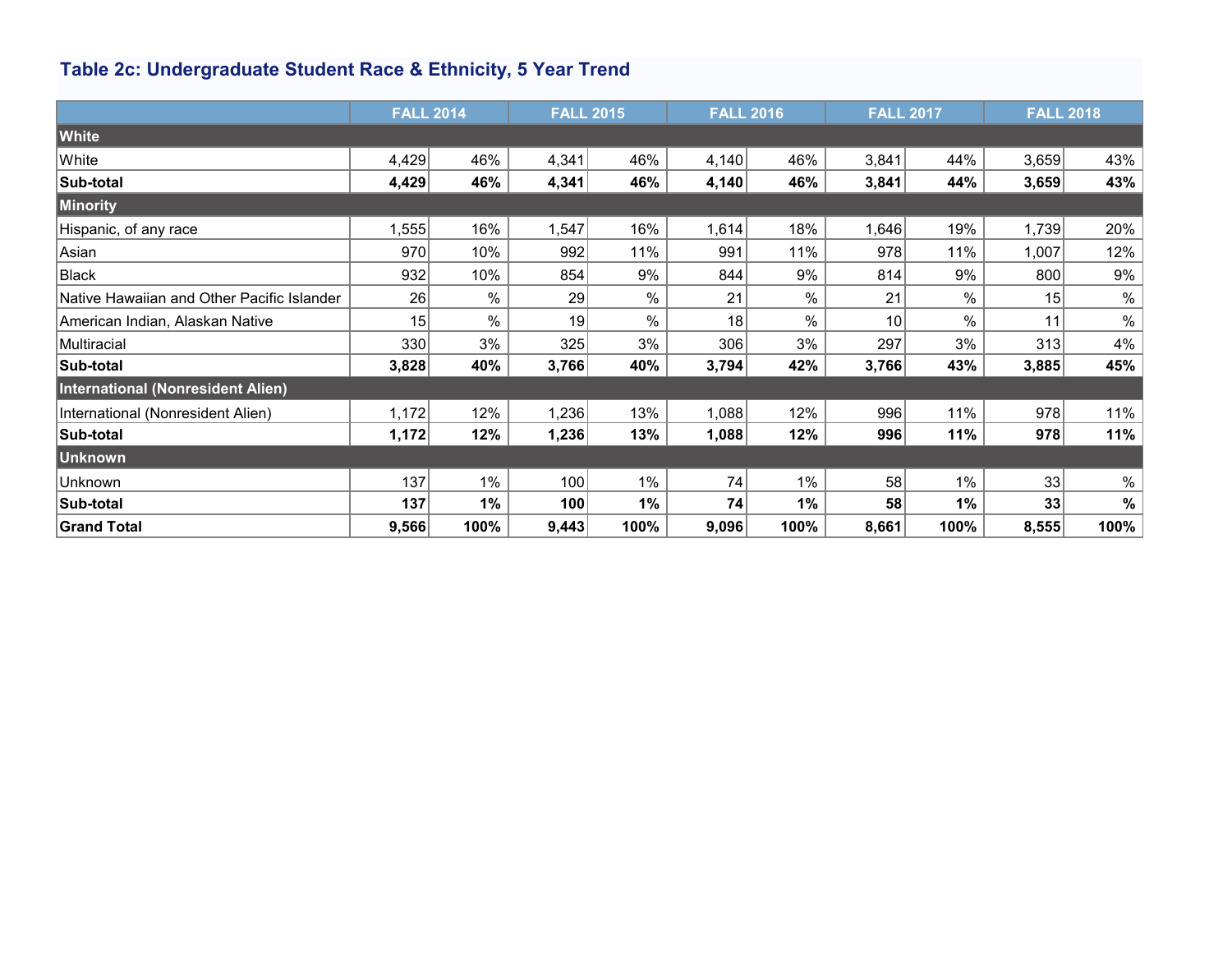## <span id="page-10-0"></span>**Table 2d: Undergraduate Student Race & Ethnicity, 5 Year Trend by Degree Status**

|                                            | <b>FALL 2014</b> |      | <b>FALL 2015</b> |      | <b>FALL 2016</b> |      | <b>FALL 2017</b> |       | <b>FALL 2018</b> |       |
|--------------------------------------------|------------------|------|------------------|------|------------------|------|------------------|-------|------------------|-------|
| <b>Degree</b>                              |                  |      |                  |      |                  |      |                  |       |                  |       |
| White                                      |                  |      |                  |      |                  |      |                  |       |                  |       |
| White                                      | 3,898            | 47%  | 3,873            | 47%  | 3,781            | 46%  | 3,559            | 45%   | 3,413            | 43%   |
| Minority                                   |                  |      |                  |      |                  |      |                  |       |                  |       |
| Hispanic, of any race                      | 1,378            | 17%  | 1,384            | 17%  | 1,463            | 18%  | 1,517            | 19%   | 1,649            | 21%   |
| Asian                                      | 745              | 9%   | 787              | 10%  | 817              | 10%  | 843              | 11%   | 896              | 11%   |
| Black                                      | 757              | 9%   | 725              | 9%   | 723              | 9%   | 715              | $9\%$ | 708              | $9\%$ |
| Native Hawaiian and Other Pacific Islander | 24               | $\%$ | 25               | $\%$ | 19               | $\%$ | 19               | $\%$  | 13               | $\%$  |
| American Indian, Alaskan Native            | 11               | $\%$ | 16               | $\%$ | 14               | $\%$ | 10               | $\%$  | 8                | $\%$  |
| Multiracial                                | 298              | 4%   | 295              | 4%   | 290              | 4%   | 272              | 3%    | 287              | 4%    |
| <b>International (Nonresident Alien)</b>   |                  |      |                  |      |                  |      |                  |       |                  |       |
| International (Nonresident Alien)          | 1,117            | 14%  | 1,144            | 14%  | 1,039            | 13%  | 966              | 12%   | 947              | 12%   |
| <b>Unknown</b>                             |                  |      |                  |      |                  |      |                  |       |                  |       |
| Unknown                                    | 32               | $\%$ | 31               | $\%$ | 22               | $\%$ | 23               | $\%$  | 17               | $\%$  |
| Sub-total                                  | 8,260            | 100% | 8,280            | 100% | 8,168            | 100% | 7,924            | 100%  | 7,938            | 100%  |
| Nondegree                                  |                  |      |                  |      |                  |      |                  |       |                  |       |
| White                                      |                  |      |                  |      |                  |      |                  |       |                  |       |
| White                                      | 531              | 41%  | 468              | 40%  | 359              | 39%  | 282              | 38%   | 246              | 40%   |
| Minority                                   |                  |      |                  |      |                  |      |                  |       |                  |       |
| Hispanic, of any race                      | 177              | 14%  | 163              | 14%  | 151              | 16%  | 129              | 18%   | 90               | 15%   |
| Asian                                      | 225              | 17%  | 205              | 18%  | 174              | 19%  | 135              | 18%   | 111              | 18%   |
| Black                                      | 175              | 13%  | 129              | 11%  | 121              | 13%  | 99               | 13%   | 92               | 15%   |
| Native Hawaiian and Other Pacific Islander | $\mathbf 2$      | $\%$ | 4                | $\%$ | $\overline{c}$   | $\%$ | 2                | $\%$  | $\overline{2}$   | $\%$  |
| American Indian, Alaskan Native            | 4                | $\%$ | 3                | $\%$ | 4                | $\%$ | 0                | $\%$  | 3                | $\%$  |
| Multiracial                                | 32               | 2%   | 30 <sup>2</sup>  | 3%   | 16               | 2%   | 25               | 3%    | 26               | 4%    |
| International (Nonresident Alien)          |                  |      |                  |      |                  |      |                  |       |                  |       |
| International (Nonresident Alien)          | 55               | 4%   | 92               | 8%   | 49               | 5%   | 30               | 4%    | 31               | 5%    |
| <b>Unknown</b>                             |                  |      |                  |      |                  |      |                  |       |                  |       |
| Unknown                                    | 105              | 8%   | 69               | 6%   | 52               | 6%   | 35               | 5%    | 16               | 3%    |
| Sub-total                                  | 1,306            | 100% | 1,163            | 100% | 928              | 100% | 737              | 100%  | 617              | 100%  |
| <b>Grand Total</b>                         | 9,566            | 100% | 9,443            | 100% | 9,096            | 100% | 8,661            | 100%  | 8,555            | 100%  |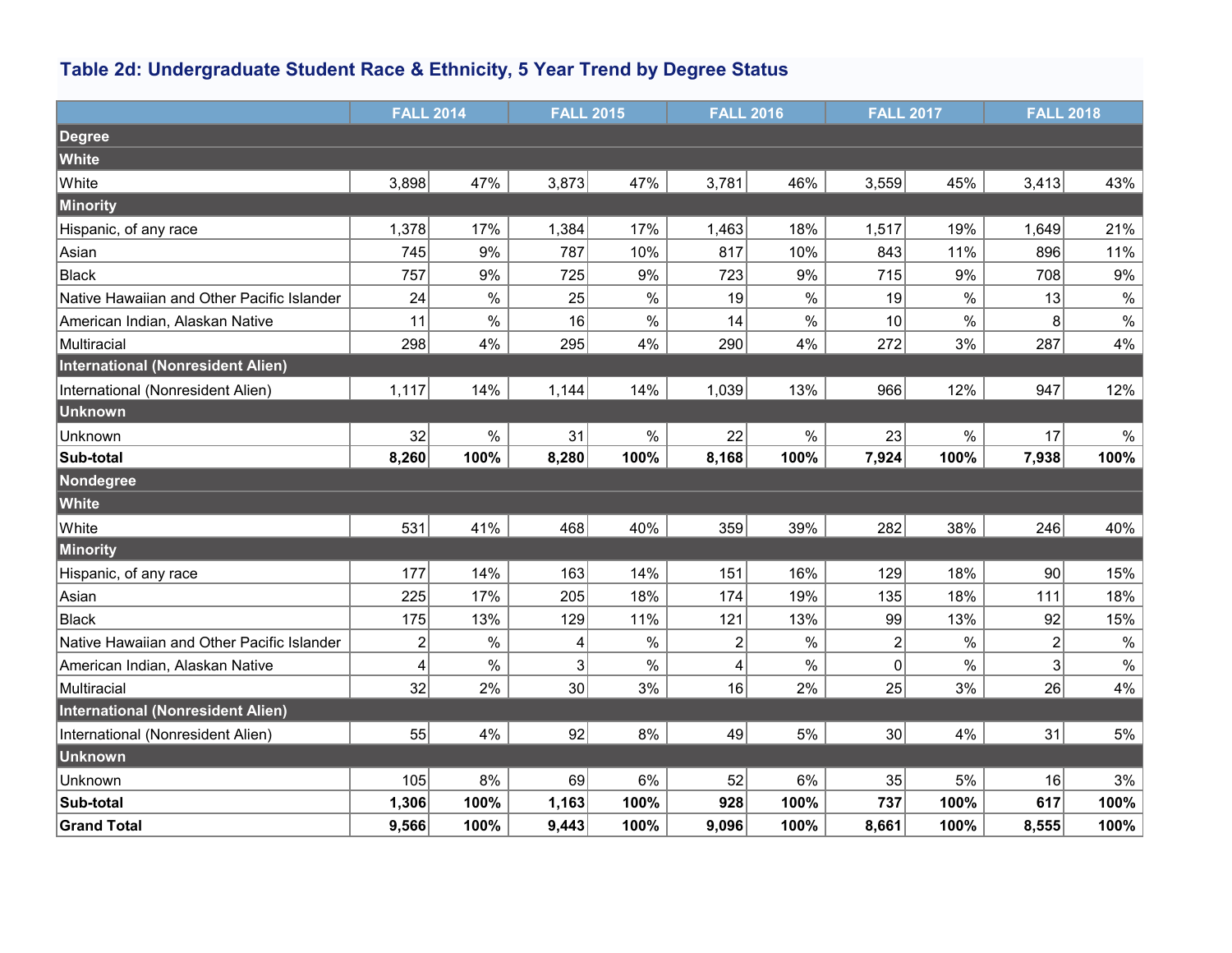## <span id="page-11-0"></span>**Table 3a: Headcount by Tuition Rate, 5 Year Trend by School**

|                                  | <b>FALL 2014</b> |      | <b>FALL 2015</b> |      | <b>FALL 2016</b> |      | <b>FALL 2017</b> |      | <b>FALL 2018</b> |      |
|----------------------------------|------------------|------|------------------|------|------------------|------|------------------|------|------------------|------|
| Total                            |                  |      |                  |      |                  |      |                  |      |                  |      |
| New York City                    | 3,654            | 37%  | 3,569            | 37%  | 3,390            | 37%  | 3,166            | 36%  | 3,207            | 37%  |
| New York State                   | 2,471            | 25%  | 2,393            | 25%  | 2,362            | 25%  | 2,296            | 26%  | 2,194            | 25%  |
| Out-of-State                     | 3,638            | 37%  | 3,660            | 38%  | 3,520            | 38%  | 3,384            | 38%  | 3,366            | 38%  |
| <b>Grand Total</b>               | 9,763            | 100% | 9,622            | 100% | 9,272            | 100% | 8,846            | 100% | 8,767            | 100% |
| <b>Art &amp; Design</b>          |                  |      |                  |      |                  |      |                  |      |                  |      |
| New York City                    | 1,239            | 35%  | 1,256            | 37%  | 1,247            | 37%  | 1,211            | 36%  | 1,251            | 37%  |
| New York State                   | 962              | 28%  | 932              | 27%  | 904              | 27%  | 901              | 27%  | 887              | 26%  |
| Out-of-State                     | 1,296            | 37%  | 1,233            | 36%  | 1,222            | 36%  | 1,210            | 36%  | 1,263            | 37%  |
| <b>Sub-Total</b>                 | 3,497            | 100% | 3,421            | 100% | 3,373            | 100% | 3,322            | 100% | 3,401            | 100% |
| <b>Business &amp; Technology</b> |                  |      |                  |      |                  |      |                  |      |                  |      |
| New York City                    | 1,417            | 30%  | 1,411            | 30%  | 1,390            | 30%  | 1,366            | 30%  | 1,410            | 32%  |
| New York State                   | 1,300            | 28%  | 1,287            | 27%  | 1,312            | 28%  | 1,246            | 28%  | 1,157            | 26%  |
| Out-of-State                     | 1,976            | 42%  | 2,063            | 43%  | 1,992            | 42%  | 1,877            | 42%  | 1,847            | 42%  |
| <b>Sub-Total</b>                 | 4,693            | 100% | 4,761            | 100% | 4,694            | 100% | 4,489            | 100% | 4,414            | 100% |
| <b>Liberal Arts</b>              |                  |      |                  |      |                  |      |                  |      |                  |      |
| New York City                    | 25               | 36%  | 43               | 44%  | 49               | 49%  | 53               | 47%  | 61               | 50%  |
| New York State                   | 23               | 33%  | 27               | 28%  | 24               | 24%  | 32               | 28%  | 40               | 33%  |
| Out-of-State                     | 22               | 31%  | 28               | 29%  | 28               | 28%  | 28               | 25%  | 22               | 18%  |
| <b>Sub-Total</b>                 | 70               | 100% | 98               | 100% | 101              | 100% | 113              | 100% | 123              | 100% |
| <b>Graduate Studies</b>          |                  |      |                  |      |                  |      |                  |      |                  |      |
| New York City                    | 107              | 54%  | 103              | 58%  | 94               | 53%  | 88               | 48%  | 84               | 40%  |
| New York State                   | 21               | 11%  | 19               | 11%  | 16               | 9%   | 23               | 12%  | 27               | 13%  |
| Out-of-State                     | 69               | 35%  | 57               | 32%  | 66               | 38%  | 74               | 40%  | 101              | 48%  |
| <b>Sub-Total</b>                 | 197              | 100% | 179              | 100% | 176              | 100% | 185              | 100% | 212              | 100% |
| <b>Undergraduate Nondegree</b>   |                  |      |                  |      |                  |      |                  |      |                  |      |
| New York City                    | 866              | 66%  | 756              | 65%  | 610              | 66%  | 448              | 61%  | 401              | 65%  |
| New York State                   | 165              | 13%  | 128              | 11%  | 106              | 11%  | 94               | 13%  | 83               | 13%  |
| Out-of-State                     | 275              | 21%  | 279              | 24%  | 212              | 23%  | 195              | 26%  | 133              | 22%  |
| Sub-Total                        | 1,306            | 100% | 1,163            | 100% | 928              | 100% | 737              | 100% | 617              | 100% |
| <b>Grand Total</b>               | 9,763            | 100% | 9,622            | 100% | 9,272            | 100% | 8,846            | 100% | 8,767            | 100% |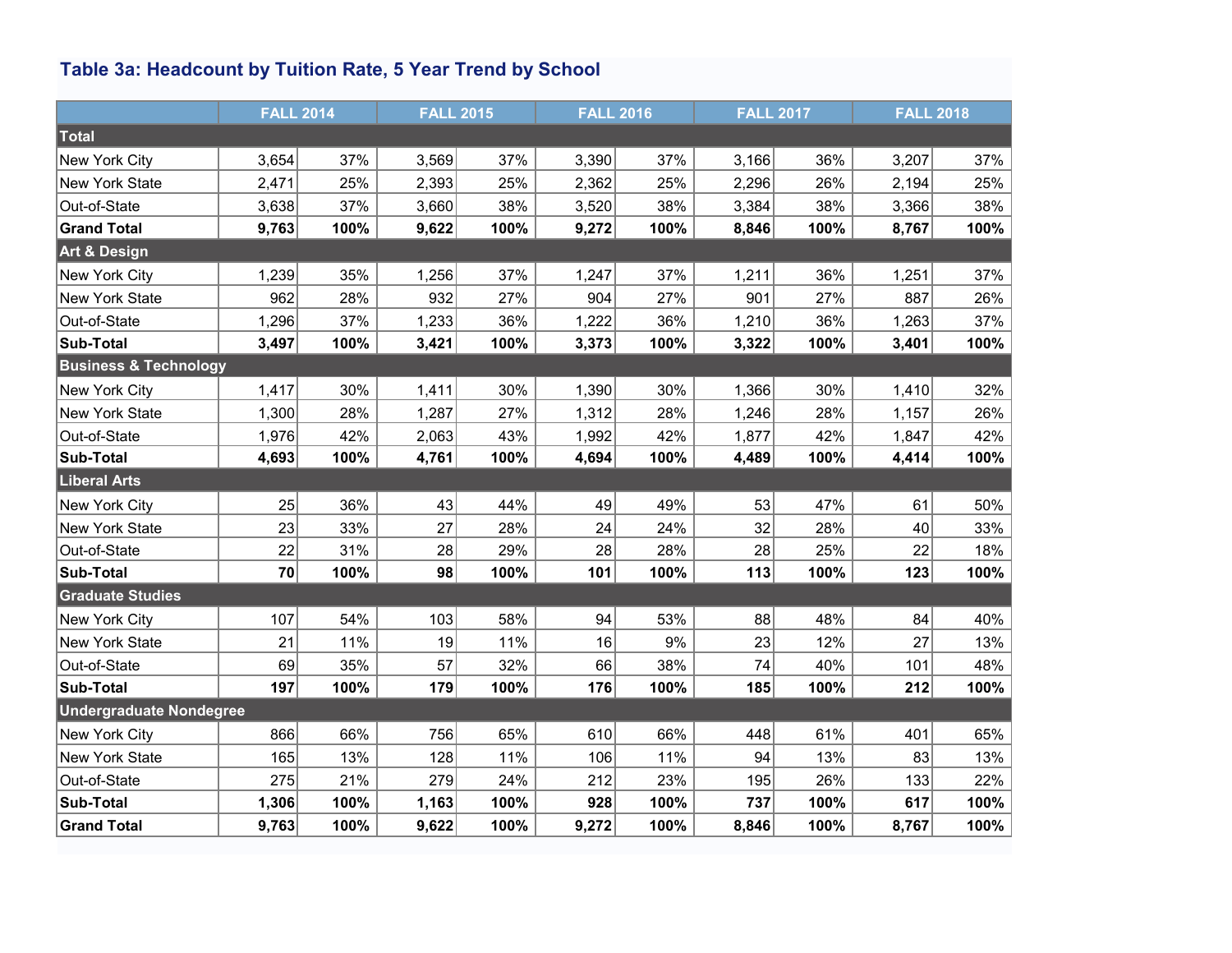## <span id="page-12-0"></span>**Table 3b: Undergraduate Headcount by Tuition Rate, 5 Year Trend by Degree Seeking Status**

|                    | <b>FALL 2014</b> |      | <b>FALL 2015</b> |      | <b>FALL 2016</b> |      |       | <b>FALL 2017</b> | <b>FALL 2018</b> |      |
|--------------------|------------------|------|------------------|------|------------------|------|-------|------------------|------------------|------|
| <b>Total</b>       |                  |      |                  |      |                  |      |       |                  |                  |      |
| New York City      | 3,547            | 37%  | 3,466            | 37%  | 3,296            | 36%  | 3,078 | 36%              | 3,123            | 37%  |
| New York State     | 2,450            | 26%  | 2,374            | 25%  | 2,346            | 26%  | 2,273 | 26%              | 2,167            | 25%  |
| Out-of-State       | 3,569            | 37%  | 3,603            | 38%  | 3,454            | 38%  | 3,310 | 38%              | 3,265            | 38%  |
| <b>Grand Total</b> | 9,566            | 100% | 9,443            | 100% | 9,096            | 100% | 8,661 | 100%             | 8,555            | 100% |
| Degree             |                  |      |                  |      |                  |      |       |                  |                  |      |
| New York City      | 2,681            | 32%  | 2,710            | 33%  | 2,686            | 33%  | 2,630 | 33%              | 2,722            | 34%  |
| New York State     | 2,285            | 28%  | 2,246            | 27%  | 2,240            | 27%  | 2,179 | 27%              | 2,084            | 26%  |
| Out-of-State       | 3,294            | 40%  | 3,324            | 40%  | 3,242            | 40%  | 3,115 | 39%              | 3,132            | 39%  |
| Sub-Total          | 8,260            | 100% | 8,280            | 100% | 8,168            | 100% | 7,924 | 100%             | 7,938            | 100% |
| <b>Nondegree</b>   |                  |      |                  |      |                  |      |       |                  |                  |      |
| New York City      | 866              | 66%  | 756              | 65%  | 610              | 66%  | 448   | 61%              | 401              | 65%  |
| New York State     | 165              | 13%  | 128              | 11%  | 106              | 11%  | 94    | 13%              | 83               | 13%  |
| Out-of-State       | 275              | 21%  | 279              | 24%  | 212              | 23%  | 195   | 26%              | 133              | 22%  |
| Sub-Total          | 1,306            | 100% | 1,163            | 100% | 928              | 100% | 737   | 100%             | 617              | 100% |
| <b>Grand Total</b> | 9,566            | 100% | 9,443            | 100% | 9,096            | 100% | 8,661 | 100%             | 8,555            | 100% |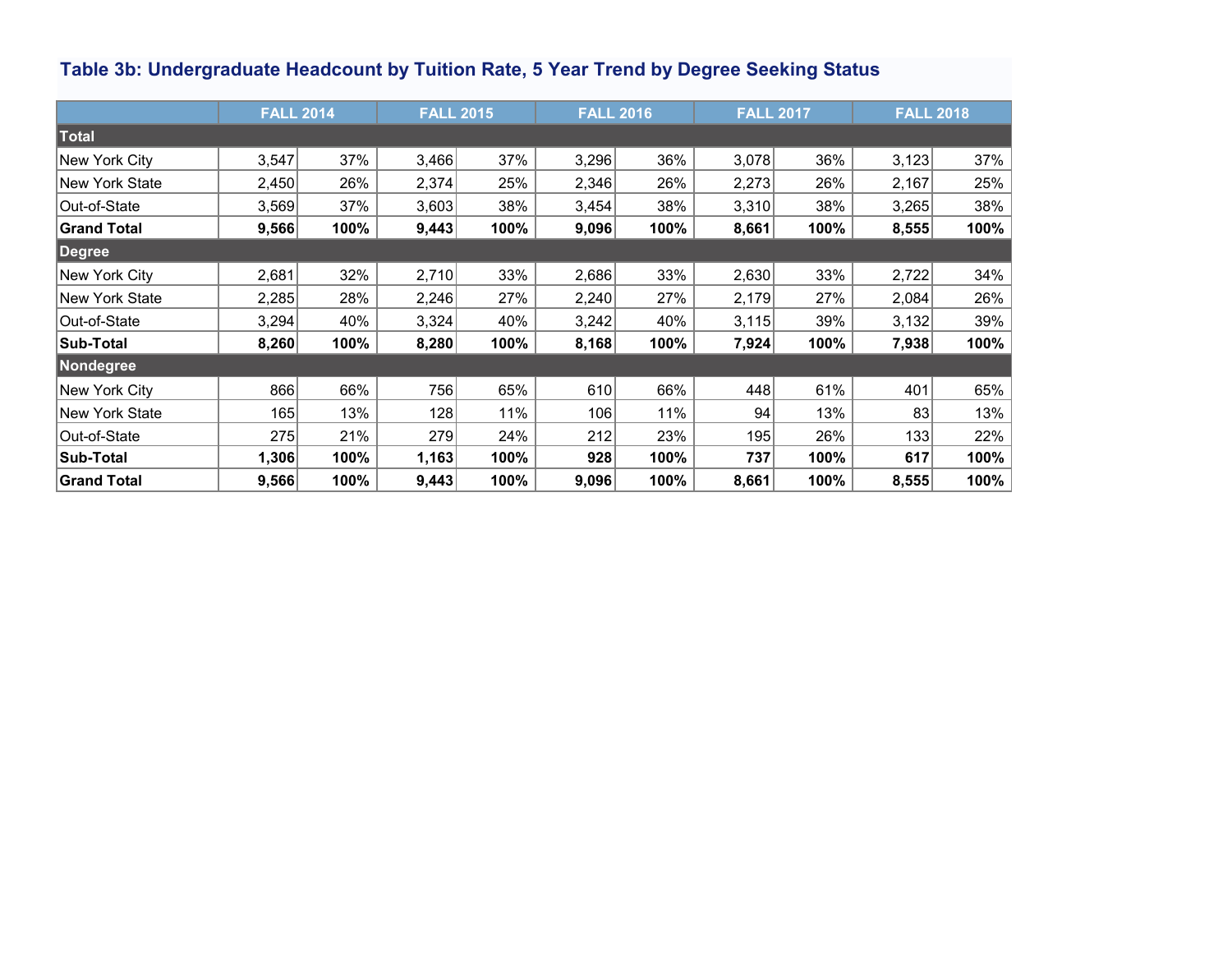## <span id="page-13-0"></span>**Table 4a: Undergraduate Student Age, 5 Year Trend by Degree Status**

|                    | <b>FALL 2014</b> |      | <b>FALL 2015</b> |      | <b>FALL 2016</b> |      | <b>FALL 2017</b> |               | <b>FALL 2018</b> |       |
|--------------------|------------------|------|------------------|------|------------------|------|------------------|---------------|------------------|-------|
| Total              |                  |      |                  |      |                  |      |                  |               |                  |       |
| 19 and younger     | 2,777            | 29%  | 2,782            | 29%  | 2,682            | 29%  | 2,649            | 31%           | 2,778            | 32%   |
| $ 20-21$           | 2,747            | 29%  | 2,811            | 30%  | 2,896            | 32%  | 2,881            | 33%           | 2,824            | 33%   |
| 22-24              | 1,692            | 18%  | 1,682            | 18%  | 1,591            | 17%  | 1,411            | 16%           | 1,381            | 16%   |
| 25-29              | 1,085            | 11%  | 1,020            | 11%  | 943              | 10%  | 859              | 10%           | 783              | $9\%$ |
| 30-34              | 510              | 5%   | 458              | 5%   | 369              | 4%   | 358              | 4%            | 324              | 4%    |
| 35-64              | 722              | 8%   | 657              | 7%   | 590              | 6%   | 476              | 5%            | 431              | 5%    |
| 65 and older       | 33               | $\%$ | 33               | $\%$ | 25               | $\%$ | 27               | $\frac{0}{0}$ | 34               | $\%$  |
| <b>Grand Total</b> | 9,566            | 100% | 9,443            | 100% | 9,096            | 100% | 8,661            | 100%          | 8,555            | 100%  |
| <b>Degree</b>      |                  |      |                  |      |                  |      |                  |               |                  |       |
| 19 and younger     | 2,691            | 33%  | 2,719            | 33%  | 2,628            | 32%  | 2,595            | 33%           | 2,735            | 34%   |
| 20-21              | 2,632            | 32%  | 2,690            | 32%  | 2,825            | 35%  | 2,828            | 36%           | 2,772            | 35%   |
| 22-24              | 1,520            | 18%  | 1,510            | 18%  | 1,484            | 18%  | 1,321            | 17%           | 1,327            | 17%   |
| 25-29              | 823              | 10%  | 802              | 10%  | 740              | 9%   | 706              | 9%            | 655              | $8%$  |
| 30-34              | 311              | 4%   | 282              | 3%   | 238              | 3%   | 252              | 3%            | 239              | 3%    |
| 35-64              | 280              | 3%   | 275              | 3%   | 252              | 3%   | 222              | 3%            | 209              | $3%$  |
| 65 and older       | 3                | $\%$ | $\overline{2}$   | $\%$ |                  | $\%$ | 0                | $\%$          |                  | $\%$  |
| Sub-Total          | 8,260            | 100% | 8,280            | 100% | 8,168            | 100% | 7,924            | 100%          | 7,938            | 100%  |
| Nondegree          |                  |      |                  |      |                  |      |                  |               |                  |       |
| 19 and younger     | 86               | 7%   | 63               | 5%   | 54               | 6%   | 54               | 7%            | 43               | 7%    |
| 20-21              | 115              | 9%   | 121              | 10%  | 71               | 8%   | 53               | 7%            | 52               | $8\%$ |
| 22-24              | 172              | 13%  | 172              | 15%  | 107              | 12%  | 90               | 12%           | 54               | $9\%$ |
| 25-29              | 262              | 20%  | 218              | 19%  | 203              | 22%  | 153              | 21%           | 128              | 21%   |
| 30-34              | 199              | 15%  | 176              | 15%  | 131              | 14%  | 106              | 14%           | 85               | 14%   |
| 35-64              | 442              | 34%  | 382              | 33%  | 338              | 36%  | 254              | 34%           | 222              | 36%   |
| 65 and older       | 30               | 2%   | 31               | 3%   | 24               | 3%   | 27               | 4%            | 33               | $5\%$ |
| Sub-Total          | 1,306            | 100% | 1,163            | 100% | 928              | 100% | 737              | 100%          | 617              | 100%  |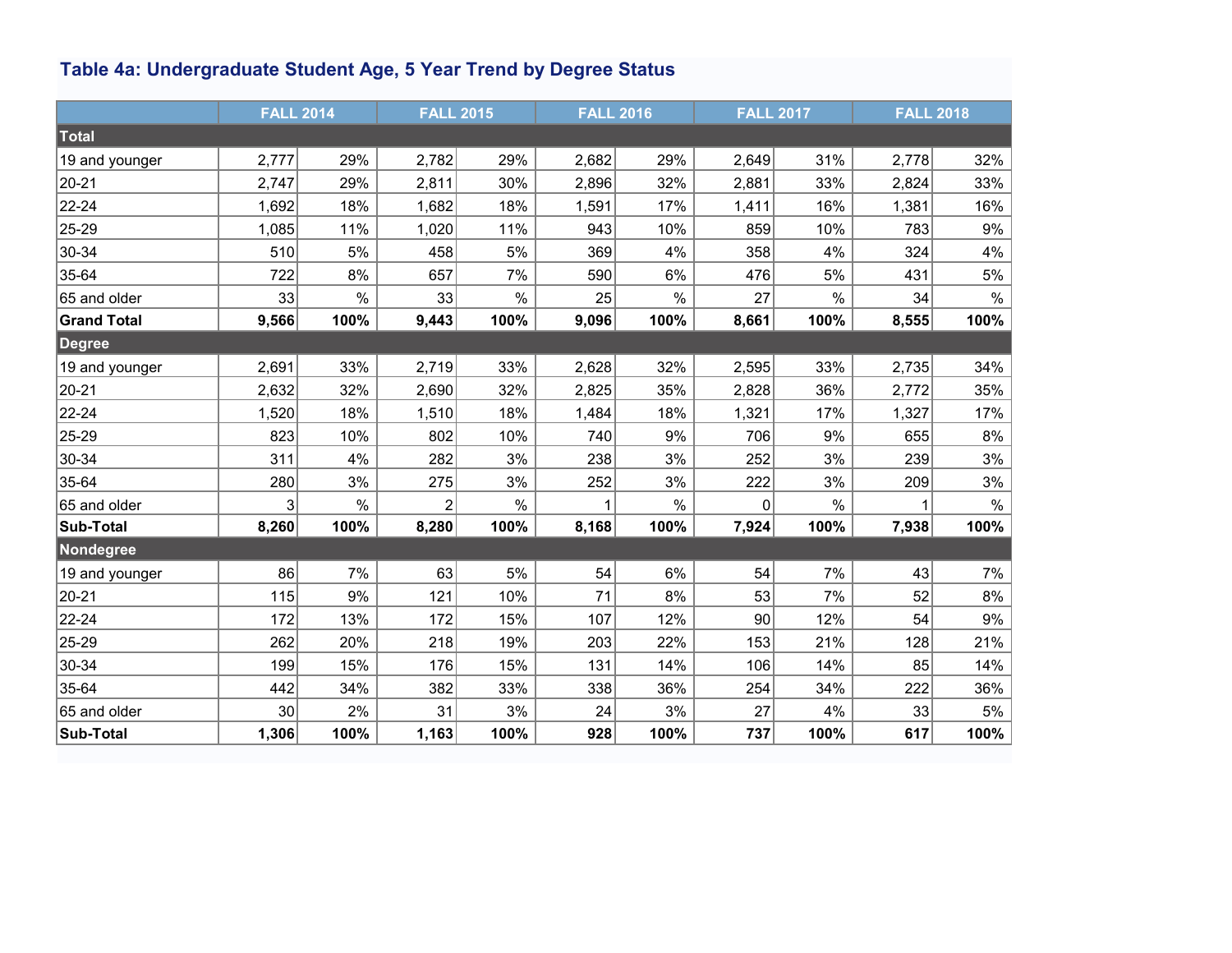## <span id="page-14-0"></span>**Table 4b: Graduate Student Age, 5 Year Trend**

|                    | <b>FALL 2014</b> |       | <b>FALL 2015</b> |       |                 | <b>FALL 2016</b> | <b>FALL 2017</b> |      |                 | <b>FALL 2018</b> |
|--------------------|------------------|-------|------------------|-------|-----------------|------------------|------------------|------|-----------------|------------------|
| $ 20-21 $          | 2                | $1\%$ |                  | $1\%$ |                 | $1\%$            |                  | %    |                 | %                |
| $ 22 - 24 $        | 28               | 14%   | 26               | 15%   | 20 <sub>1</sub> | 11%              | 41               | 22%  | 40              | 19%              |
| $ 25-29 $          | 79               | 40%   | 60               | 34%   | 72              | 41%              | 70               | 38%  | 90 <sub>1</sub> | 42%              |
| $ 30-34 $          | 49               | 25%   | 55               | 31%   | 49              | 28%              | 47               | 25%  | 50              | 24%              |
| $ 35-64 $          | 38               | 19%   | 37               | 21%   | 33              | 19%              | 27               | 15%  | 31              | 15%              |
| 65 and older       |                  | $1\%$ |                  | $\%$  |                 | %                |                  | $\%$ |                 | %                |
| <b>Grand Total</b> | 197              | 100%  | 179              | 100%  | 176             | 100%             | 185              | 100% | 212             | 100%             |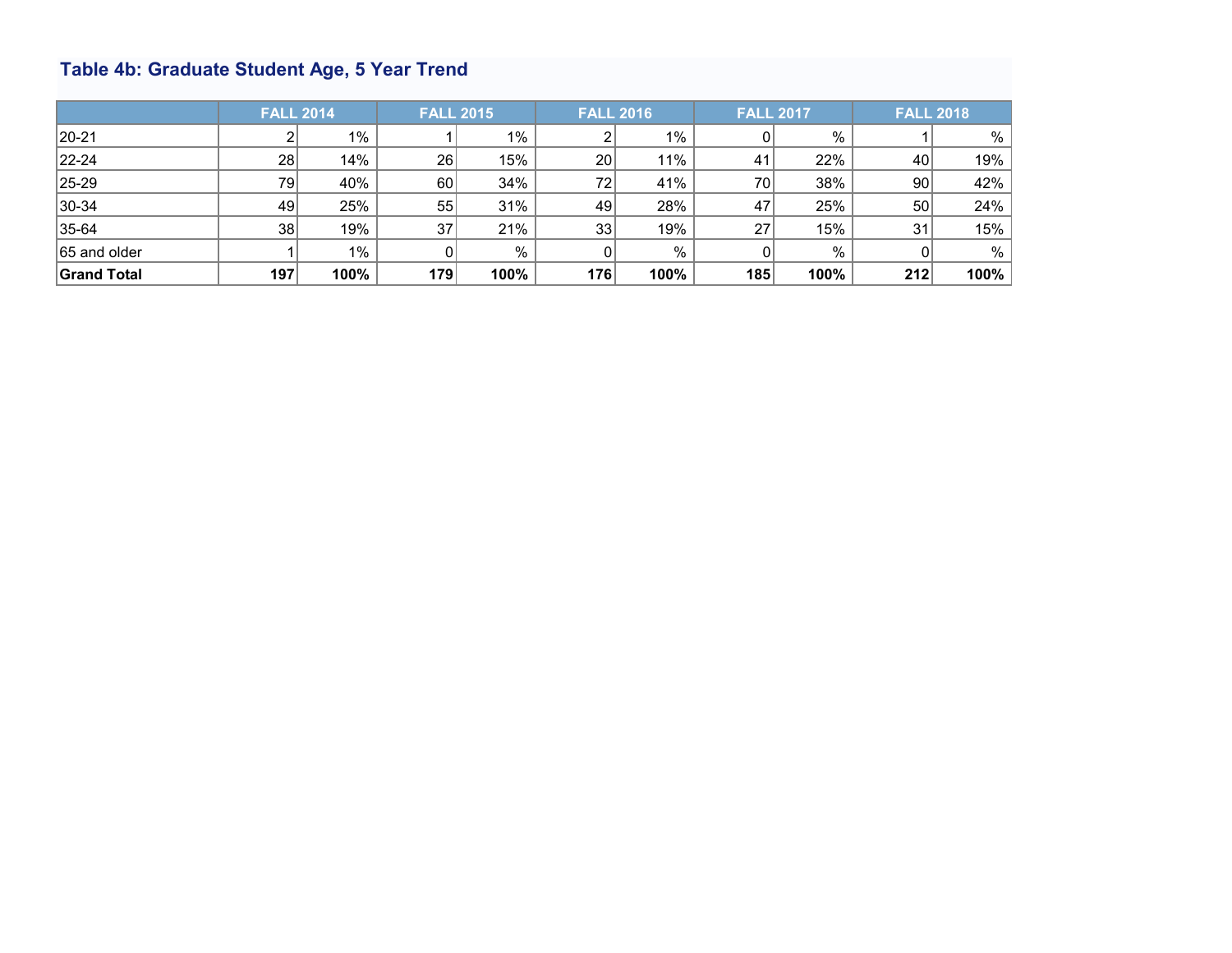### <span id="page-15-0"></span>**Table 5a: Total Enrollment by Location of Origin, 5 Year Trend Permanent Residence Address**

|                                    | <b>FALL 2014</b> |       | <b>FALL 2015</b> |       |       | <b>FALL 2016</b> | <b>FALL 2017</b> |      | <b>FALL 2018</b> |       |
|------------------------------------|------------------|-------|------------------|-------|-------|------------------|------------------|------|------------------|-------|
| <b>New York City</b>               |                  |       |                  |       |       |                  |                  |      |                  |       |
| Bronx                              | 336              | 3%    | 329              | 3%    | 334   | 4%               | 308              | 3%   | 329              | 4%    |
| Kings (Brooklyn)                   | 1,142            | 12%   | 1,078            | 11%   | 1,048 | 11%              | 1,016            | 11%  | 1,029            | 12%   |
| New York (Manhattan)               | 1,000            | 10%   | 918              | 10%   | 839   | 9%               | 837              | 9%   | 821              | $9\%$ |
| Queens                             | 962              | 10%   | 986              | 10%   | 964   | 10%              | 931              | 11%  | 927              | 11%   |
| Richmond (Staten Island)           | 231              | 2%    | 236              | 2%    | 227   | 2%               | 225              | 3%   | 263              | 3%    |
| Sub-total                          | 3,671            | 38%   | 3,547            | 37%   | 3,412 | 37%              | 3,317            | 37%  | 3,369            | 38%   |
| New York State, Outside NYC        |                  |       |                  |       |       |                  |                  |      |                  |       |
| Nassau                             | 696              | 7%    | 683              | 7%    | 671   | 7%               | 658              | 7%   | 627              | 7%    |
| Suffolk                            | 694              | 7%    | 658              | 7%    | 655   | 7%               | 633              | 7%   | 612              | 7%    |
| Westchester                        | 279              | 3%    | 268              | 3%    | 271   | 3%               | 282              | 3%   | 281              | $3\%$ |
| Other NY County                    | 780              | 8%    | 779              | 8%    | 761   | 8%               | 724              | 8%   | 675              | $8\%$ |
| Sub-total                          | 2,449            | 25%   | 2,388            | 25%   | 2,358 | 25%              | 2,297            | 26%  | 2,195            | 25%   |
| Out-of-State                       |                  |       |                  |       |       |                  |                  |      |                  |       |
| New Jersey                         | 897              | $9\%$ | 839              | 9%    | 808   | 9%               | 714              | 8%   | 676              | 8%    |
| Pennsylvania                       | 197              | 2%    | 191              | 2%    | 211   | 2%               | 190              | 2%   | 186              | 2%    |
| Florida                            | 156              | 2%    | 156              | 2%    | 148   | 2%               | 153              | 2%   | 134              | 2%    |
| California                         | 166              | 2%    | 160              | 2%    | 156   | 2%               | 140              | 2%   | 138              | $2\%$ |
| Texas                              | 89               | 1%    | 96               | $1\%$ | 98    | $1\%$            | 93               | 1%   | 101              | $1\%$ |
| Connecticut                        | 128              | 1%    | 121              | $1\%$ | 107   | 1%               | 91               | 1%   | 108              | $1\%$ |
| Other States                       | 799              | 8%    | 847              | $9\%$ | 835   | 9%               | 800              | 9%   | 808              | $9\%$ |
| Sub-total                          | 2,432            | 25%   | 2,410            | 25%   | 2,363 | 25%              | 2,181            | 25%  | 2,151            | 25%   |
| International (Non-resident Alien) |                  |       |                  |       |       |                  |                  |      |                  |       |
| New York City                      | 239              | 2%    | 220              | 2%    | 169   | 2%               | 169              | 2%   | 187              | 2%    |
| New York State                     | 40               | $\%$  | 38               | $\%$  | 28    | $\%$             | 24               | $\%$ | 19               | $\%$  |
| Out-Of-State                       | 932              | 10%   | 1,019            | 11%   | 942   | 10%              | 858              | 10%  | 846              | 10%   |
| Sub-total                          | 1,211            | 12%   | 1,277            | 13%   | 1,139 | 12%              | 1,051            | 12%  | 1,052            | 12%   |
| <b>Grand Total</b>                 | 9,763            | 100%  | 9,622            | 100%  | 9,272 | 100%             | 8,846            | 100% | 8,767            | 100%  |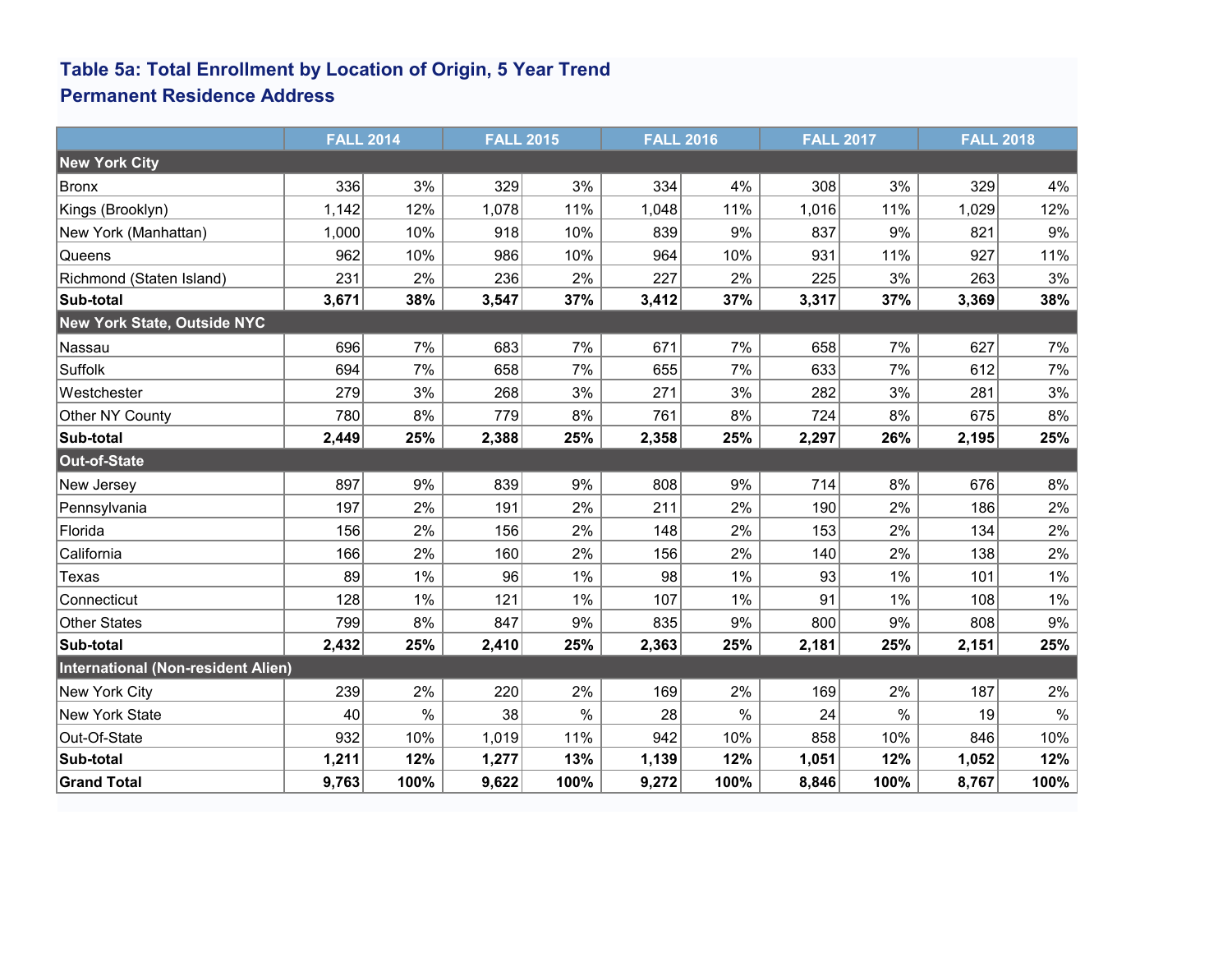## **Table 5b: Total Undergraduate Enrollment by Permanent Residence Address, 5 Year Trend**

|                                    | <b>FALL 2014</b> |       | <b>FALL 2015</b> |       |       | <b>FALL 2016</b> |       | <b>FALL 2017</b> | <b>FALL 2018</b> |       |
|------------------------------------|------------------|-------|------------------|-------|-------|------------------|-------|------------------|------------------|-------|
| <b>New York City</b>               |                  |       |                  |       |       |                  |       |                  |                  |       |
| Bronx                              | 333              | 3%    | 326              | 3%    | 332   | 4%               | 307   | 4%               | 329              | 4%    |
| Kings (Brooklyn)                   | 1,111            | 12%   | 1,048            | 11%   | 1,018 | 11%              | 991   | 11%              | 1,003            | 12%   |
| New York (Manhattan)               | 951              | 10%   | 873              | $9\%$ | 794   | 9%               | 786   | 9%               | 768              | $9\%$ |
| Queens                             | 945              | 10%   | 970              | 10%   | 953   | 10%              | 924   | 11%              | 920              | 11%   |
| Richmond (Staten Island)           | 227              | 2%    | 234              | 2%    | 226   | 2%               | 225   | 3%               | 263              | 3%    |
| Sub-total                          | 3,567            | 37%   | 3,451            | 37%   | 3,323 | 37%              | 3,233 | 37%              | 3,283            | 38%   |
| New York State, Outside NYC        |                  |       |                  |       |       |                  |       |                  |                  |       |
| Nassau                             | 683              | 7%    | 674              | 7%    | 666   | 7%               | 651   | 8%               | 615              | 7%    |
| Suffolk                            | 691              | 7%    | 656              | 7%    | 652   | 7%               | 630   | 7%               | 610              | 7%    |
| Westchester                        | 276              | 3%    | 263              | 3%    | 266   | 3%               | 277   | 3%               | 273              | 3%    |
| Other NY County                    | 778              | 8%    | 776              | 8%    | 758   | 8%               | 716   | 8%               | 667              | 8%    |
| Sub-total                          | 2,428            | 25%   | 2,369            | 25%   | 2,342 | 26%              | 2,274 | 26%              | 2,165            | 25%   |
| Out-of-State                       |                  |       |                  |       |       |                  |       |                  |                  |       |
| New Jersey                         | 879              | 9%    | 828              | 9%    | 803   | 9%               | 705   | 8%               | 668              | 8%    |
| Pennsylvania                       | 194              | 2%    | 190              | 2%    | 210   | 2%               | 188   | 2%               | 186              | 2%    |
| Florida                            | 155              | 2%    | 155              | 2%    | 147   | 2%               | 153   | 2%               | 133              | 2%    |
| California                         | 165              | 2%    | 160              | 2%    | 152   | 2%               | 137   | 2%               | 134              | 2%    |
| Texas                              | 89               | $1\%$ | 96               | 1%    | 98    | 1%               | 91    | 1%               | 98               | 1%    |
| Connecticut                        | 126              | $1\%$ | 120              | 1%    | 107   | 1%               | 91    | 1%               | 108              | $1\%$ |
| Other States                       | 791              | 8%    | 838              | $9\%$ | 826   | 9%               | 793   | 9%               | 802              | $9\%$ |
| Sub-total                          | 2,399            | 25%   | 2,387            | 25%   | 2,343 | 26%              | 2,158 | 25%              | 2,129            | 25%   |
| International (Non-resident Alien) |                  |       |                  |       |       |                  |       |                  |                  |       |
| New York City                      | 232              | 2%    | 212              | 2%    | 156   | 2%               | 159   | 2%               | 182              | 2%    |
| New York State                     | 40               | $\%$  | 38               | $\%$  | 28    | $\%$             | 24    | $\frac{0}{0}$    | 19               | $\%$  |
| Out-Of-State                       | 900              | 9%    | 986              | 10%   | 904   | 10%              | 813   | 9%               | 777              | $9\%$ |
| Sub-total                          | 1,172            | 12%   | 1,236            | 13%   | 1,088 | 12%              | 996   | 11%              | 978              | 11%   |
| <b>Grand Total</b>                 | 9,566            | 100%  | 9,443            | 100%  | 9,096 | 100%             | 8,661 | 100%             | 8,555            | 100%  |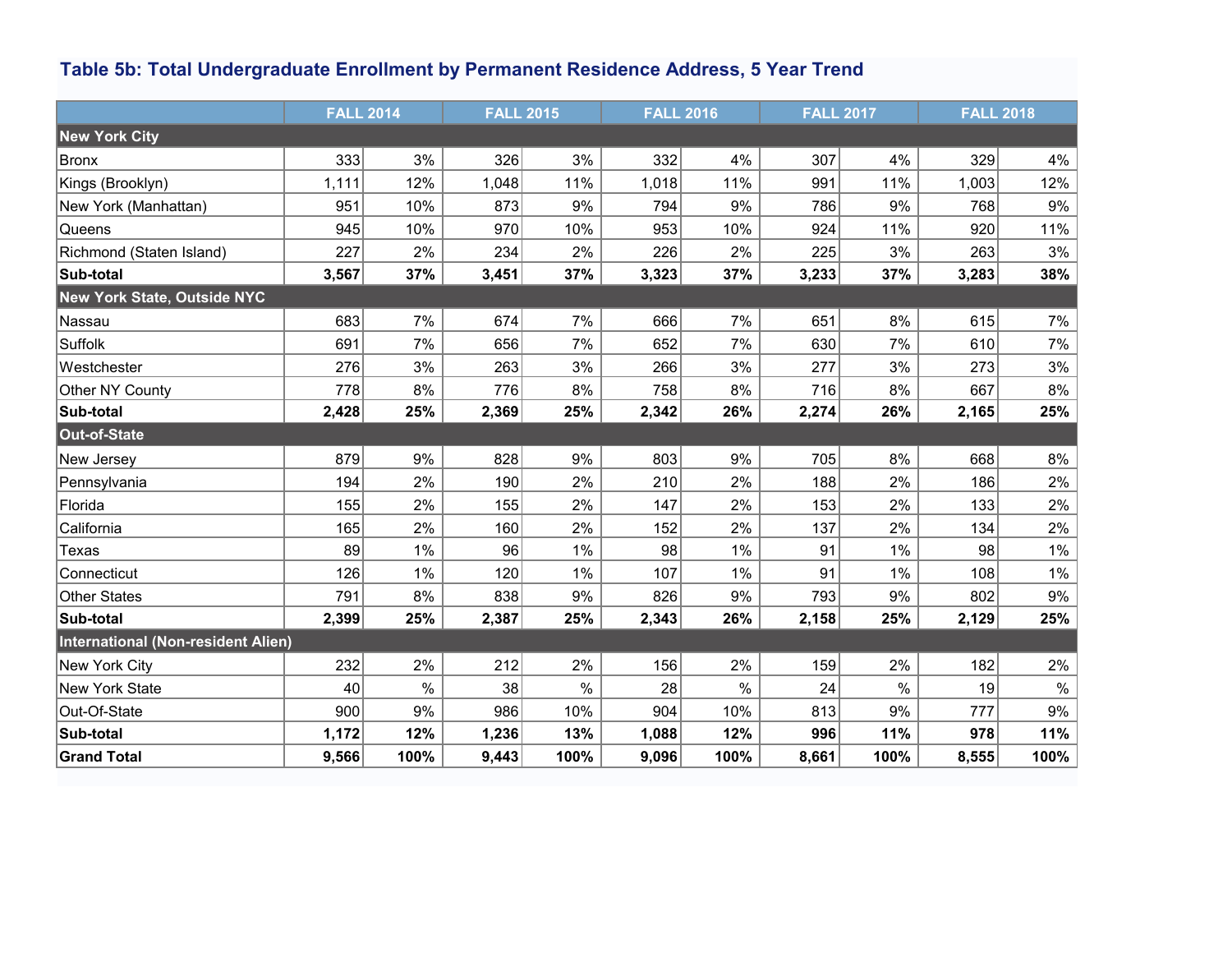## <span id="page-17-0"></span>**Table 5c: Degree-Seeking Undergraduate Enrollment by Permanent Residence Address, 5 Year Trend**

|                                    | <b>FALL 2014</b> |      | <b>FALL 2015</b> |       |       | <b>FALL 2016</b> |       | <b>FALL 2017</b> | <b>FALL 2018</b> |       |
|------------------------------------|------------------|------|------------------|-------|-------|------------------|-------|------------------|------------------|-------|
| <b>New York City</b>               |                  |      |                  |       |       |                  |       |                  |                  |       |
| Bronx                              | 266              | 3%   | 284              | 3%    | 300   | 4%               | 276   | 3%               | 308              | 4%    |
| Kings (Brooklyn)                   | 792              | 10%  | 784              | 9%    | 785   | 10%              | 809   | 10%              | 842              | 11%   |
| New York (Manhattan)               | 575              | 7%   | 553              | 7%    | 520   | 6%               | 576   | 7%               | 600              | 8%    |
| Queens                             | 742              | 9%   | 762              | 9%    | 799   | 10%              | 815   | 10%              | 830              | 10%   |
| Richmond (Staten Island)           | 212              | 3%   | 224              | 3%    | 215   | 3%               | 211   | 3%               | 248              | 3%    |
| Sub-total                          | 2,587            | 31%  | 2,607            | 31%   | 2,619 | 32%              | 2,687 | 34%              | 2,828            | 36%   |
| <b>New York State, Outside NYC</b> |                  |      |                  |       |       |                  |       |                  |                  |       |
| Nassau                             | 622              | $8%$ | 626              | 8%    | 631   | $8%$             | 615   | 8%               | 587              | 7%    |
| Suffolk                            | 661              | 8%   | 638              | 8%    | 638   | $8\%$            | 612   | 8%               | 594              | 7%    |
| Westchester                        | 238              | 3%   | 232              | 3%    | 236   | 3%               | 248   | 3%               | 248              | 3%    |
| Other NY County                    | 747              | 9%   | 739              | 9%    | 729   | 9%               | 699   | 9%               | 649              | 8%    |
| Sub-total                          | 2,268            | 27%  | 2,235            | 27%   | 2,234 | 27%              | 2,174 | 27%              | 2,078            | 26%   |
| Out-of-State                       |                  |      |                  |       |       |                  |       |                  |                  |       |
| New Jersey                         | 808              | 10%  | 772              | 9%    | 763   | 9%               | 669   | 8%               | 644              | $8\%$ |
| Pennsylvania                       | 193              | 2%   | 190              | 2%    | 208   | 3%               | 184   | 2%               | 184              | 2%    |
| Florida                            | 150              | 2%   | 152              | 2%    | 145   | 2%               | 153   | 2%               | 132              | 2%    |
| California                         | 160              | 2%   | 158              | 2%    | 150   | 2%               | 134   | 2%               | 133              | 2%    |
| Texas                              | 86               | 1%   | 92               | $1\%$ | 96    | 1%               | 91    | 1%               | 96               | $1\%$ |
| Connecticut                        | 119              | 1%   | 109              | $1\%$ | 101   | 1%               | 86    | 1%               | 104              | $1\%$ |
| Other States                       | 772              | 9%   | 821              | 10%   | 813   | 10%              | 780   | 10%              | 792              | 10%   |
| Sub-total                          | 2,288            | 28%  | 2,294            | 28%   | 2,276 | 28%              | 2,097 | 26%              | 2,085            | 26%   |
| International (Non-resident Alien) |                  |      |                  |       |       |                  |       |                  |                  |       |
| New York City                      | 213              | 3%   | 186              | 2%    | 138   | 2%               | 144   | 2%               | 171              | 2%    |
| New York State                     | 33               | $\%$ | 36               | $\%$  | 27    | $\%$             | 24    | $\%$             | 19               | $\%$  |
| Out-Of-State                       | 871              | 11%  | 922              | 11%   | 874   | 11%              | 798   | 10%              | 757              | 10%   |
| Sub-total                          | 1,117            | 14%  | 1,144            | 14%   | 1,039 | 13%              | 966   | 12%              | 947              | 12%   |
| <b>Grand Total</b>                 | 8,260            | 100% | 8,280            | 100%  | 8,168 | 100%             | 7,924 | 100%             | 7,938            | 100%  |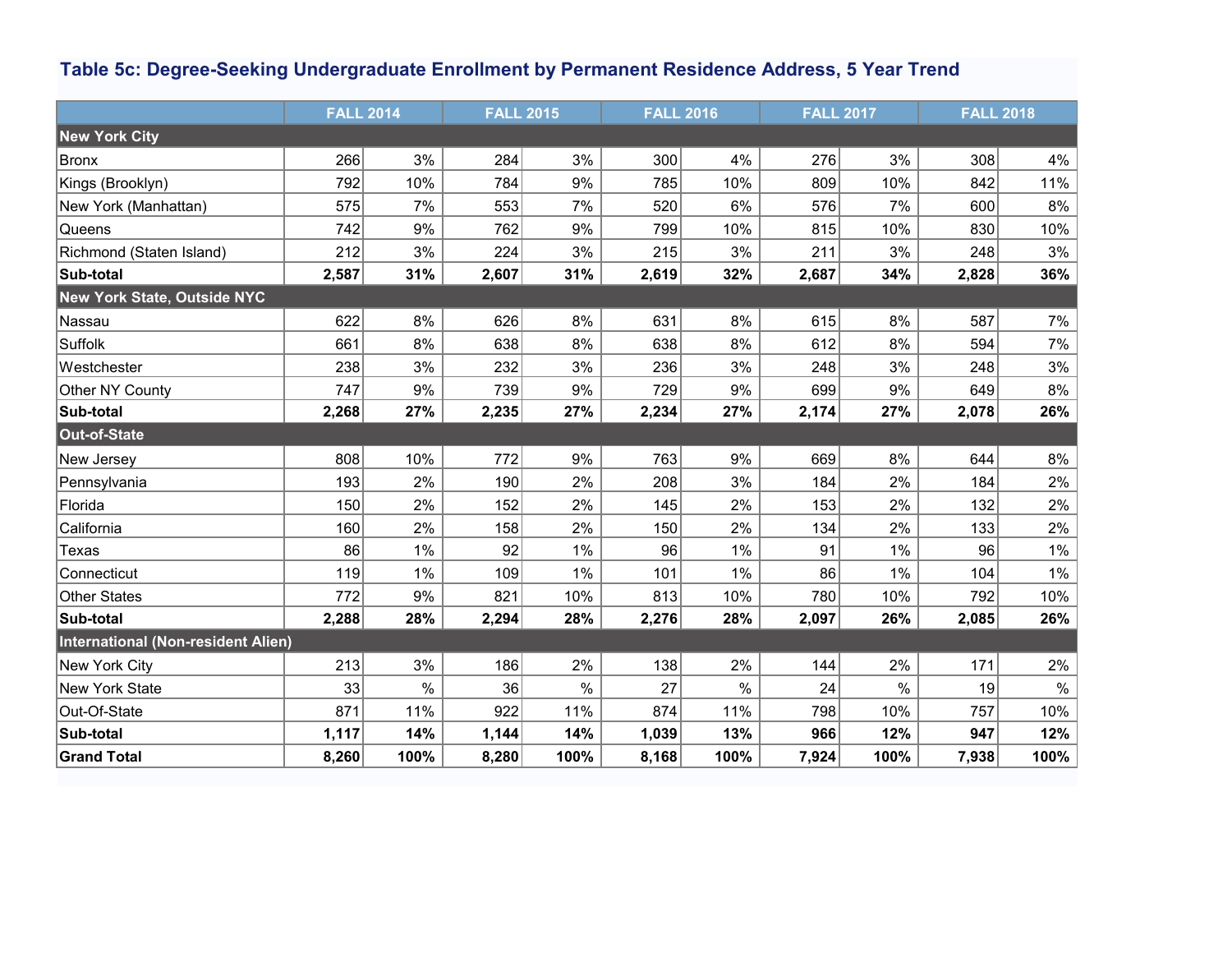## <span id="page-18-0"></span>**Table 5d: Non-Degree Undergraduate Enrollment by Permanent Residence Address, 5 Year Trend**

|                                    | <b>FALL 2014</b> |       | <b>FALL 2015</b> |       |                         | <b>FALL 2016</b> |     | <b>FALL 2017</b> | <b>FALL 2018</b> |       |
|------------------------------------|------------------|-------|------------------|-------|-------------------------|------------------|-----|------------------|------------------|-------|
| <b>New York City</b>               |                  |       |                  |       |                         |                  |     |                  |                  |       |
| Bronx                              | 67               | 5%    | 42               | 4%    | 32                      | 3%               | 31  | 4%               | 21               | 3%    |
| Kings (Brooklyn)                   | 319              | 24%   | 264              | 23%   | 233                     | 25%              | 182 | 25%              | 161              | 26%   |
| New York (Manhattan)               | 376              | 29%   | 320              | 28%   | 274                     | 30%              | 210 | 28%              | 168              | 27%   |
| Queens                             | 203              | 16%   | 208              | 18%   | 154                     | 17%              | 109 | 15%              | 90               | 15%   |
| Richmond (Staten Island)           | 15               | $1\%$ | 10               | $1\%$ | 11                      | $1\%$            | 14  | 2%               | 15               | 2%    |
| Sub-total                          | 980              | 75%   | 844              | 73%   | 704                     | 76%              | 546 | 74%              | 455              | 74%   |
| <b>New York State, Outside NYC</b> |                  |       |                  |       |                         |                  |     |                  |                  |       |
| Nassau                             | 61               | 5%    | 48               | 4%    | 35                      | 4%               | 36  | 5%               | 28               | $5\%$ |
| Suffolk                            | 30               | 2%    | 18               | 2%    | 14                      | 2%               | 18  | 2%               | 16               | 3%    |
| Westchester                        | 38               | 3%    | 31               | 3%    | 30 <sup>°</sup>         | 3%               | 29  | 4%               | 25               | $4\%$ |
| Other NY County                    | 31               | 2%    | 37               | 3%    | 29                      | 3%               | 17  | 2%               | 18               | $3\%$ |
| Sub-total                          | 160              | 12%   | 134              | 12%   | 108                     | 12%              | 100 | 14%              | 87               | 14%   |
| Out-of-State                       |                  |       |                  |       |                         |                  |     |                  |                  |       |
| New Jersey                         | 71               | 5%    | 56               | $5\%$ | 40                      | 4%               | 36  | 5%               | 24               | 4%    |
| Pennsylvania                       | 1                | $\%$  | 0                | $\%$  | $\overline{c}$          | $\%$             | 4   | 1%               | $\overline{c}$   | $\%$  |
| Florida                            | 5 <sup>1</sup>   | $\%$  | 3                | $\%$  | $\overline{\mathbf{c}}$ | $\%$             | 0   | $\%$             | 1                | $\%$  |
| California                         | 5                | $\%$  | $\overline{2}$   | $\%$  | $\overline{2}$          | $\%$             | 3   | $\%$             | $\mathbf 1$      | $\%$  |
| Texas                              | 3                | $\%$  | 4                | $\%$  | $\overline{2}$          | $\%$             | 0   | $\frac{0}{0}$    | $\overline{2}$   | $\%$  |
| Connecticut                        | $\overline{7}$   | 1%    | 11               | 1%    | 6                       | 1%               | 5   | 1%               | 4                | $1\%$ |
| Other States                       | 19               | $1\%$ | 17               | 1%    | 13                      | 1%               | 13  | 2%               | 10               | 2%    |
| Sub-total                          | 111              | 8%    | 93               | 8%    | 67                      | 7%               | 61  | 8%               | 44               | 7%    |
| International (Non-resident Alien) |                  |       |                  |       |                         |                  |     |                  |                  |       |
| New York City                      | 19               | 1%    | 26               | 2%    | 18                      | 2%               | 15  | 2%               | 11               | 2%    |
| New York State                     | $\overline{7}$   | 1%    | $\overline{2}$   | $\%$  |                         | $\%$             | 0   | $\%$             | $\overline{0}$   | $\%$  |
| Out-Of-State                       | 29               | 2%    | 64               | $6\%$ | 30                      | 3%               | 15  | 2%               | 20               | $3\%$ |
| Sub-total                          | 55               | 4%    | 92               | 8%    | 49                      | 5%               | 30  | 4%               | 31               | 5%    |
| <b>Grand Total</b>                 | 1,306            | 100%  | 1,163            | 100%  | 928                     | 100%             | 737 | 100%             | 617              | 100%  |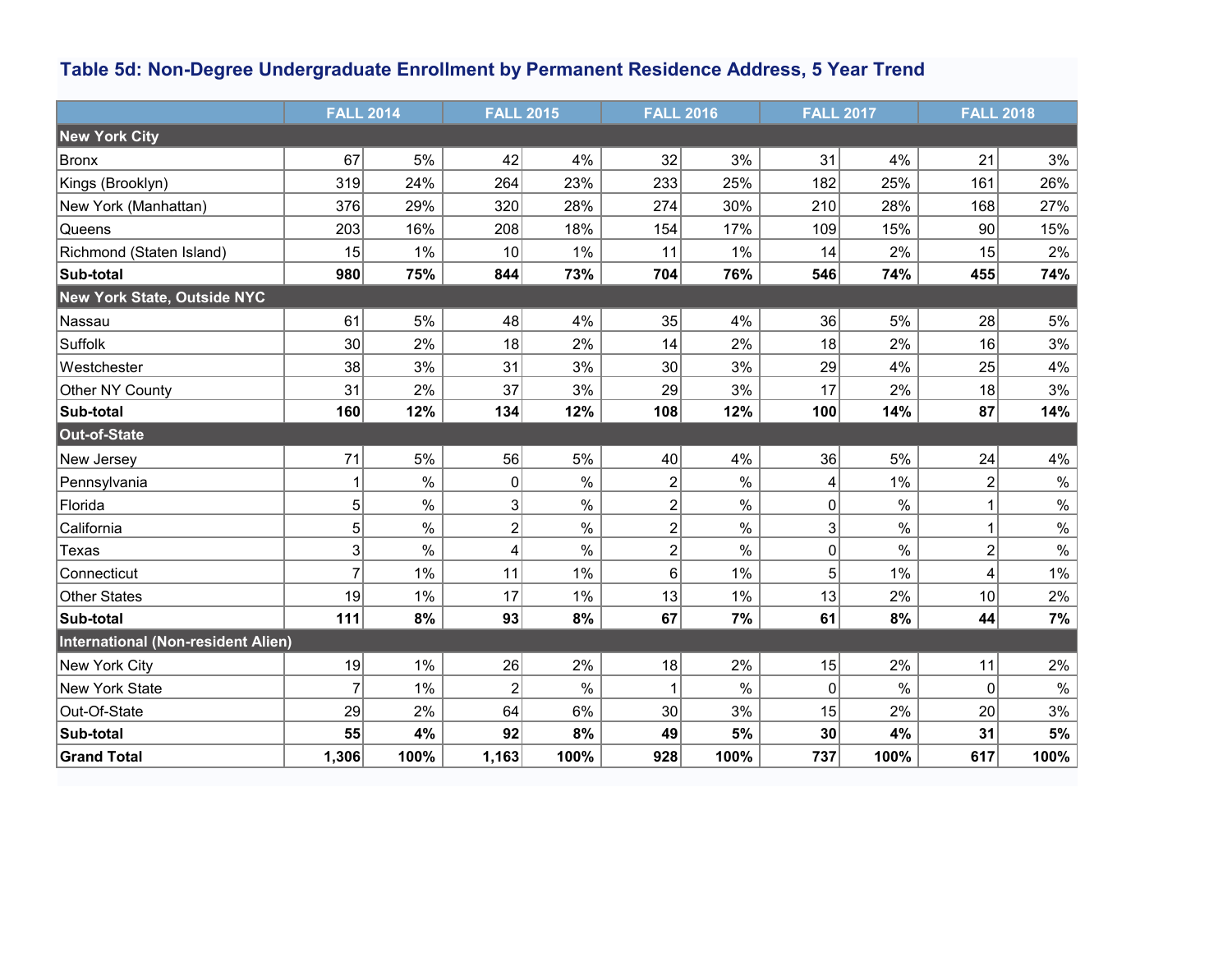## <span id="page-19-0"></span>**Table 5e: Graduate Student Enrollment by Permanent Residence Address, 5 Year Trend**

|                                    | <b>FALL 2014</b> |      | <b>FALL 2015</b> |               |                | <b>FALL 2016</b> | <b>FALL 2017</b> |               | <b>FALL 2018</b> |       |
|------------------------------------|------------------|------|------------------|---------------|----------------|------------------|------------------|---------------|------------------|-------|
| <b>New York City</b>               |                  |      |                  |               |                |                  |                  |               |                  |       |
| Bronx                              | $\mathbf{3}$     | 2%   | $\mathbf{3}$     | 2%            | $\overline{2}$ | 1%               | 1                | 1%            | 0                | $\%$  |
| Kings (Brooklyn)                   | 31               | 16%  | 30               | 17%           | 30             | 17%              | 25               | 14%           | 26               | 12%   |
| New York (Manhattan)               | 49               | 25%  | 45               | 25%           | 45             | 26%              | 51               | 28%           | 53               | 25%   |
| Queens                             | 17               | 9%   | 16               | 9%            | 11             | 6%               |                  | 4%            | $\overline{7}$   | 3%    |
| Richmond (Staten Island)           | 4                | 2%   | 2                | 1%            |                | 1%               | $\Omega$         | $\%$          | $\pmb{0}$        | $\%$  |
| Sub-total                          | 104              | 53%  | 96               | 54%           | 89             | 51%              | 84               | 45%           | 86               | 41%   |
| New York State, Outside NYC        |                  |      |                  |               |                |                  |                  |               |                  |       |
| Nassau                             | 13               | 7%   | 9                | 5%            | 5 <sup>2</sup> | 3%               | $\overline{7}$   | 4%            | 12               | $6\%$ |
| Suffolk                            | 3                | 2%   | $\overline{c}$   | 1%            | 3              | 2%               | 3                | 2%            | $\overline{c}$   | $1\%$ |
| Westchester                        | 3                | 2%   | 5                | 3%            | 5              | 3%               | 5                | 3%            | 8                | $4\%$ |
| Other NY County                    | $\overline{c}$   | 1%   | 3                | 2%            | 3              | 2%               | 8                | 4%            | 8                | 4%    |
| Sub-total                          | 21               | 11%  | 19               | 11%           | 16             | 9%               | 23               | 12%           | 30               | 14%   |
| Out-of-State                       |                  |      |                  |               |                |                  |                  |               |                  |       |
| New Jersey                         | 18               | 9%   | 11               | 6%            | 5 <sup>2</sup> | 3%               | 9                | 5%            | 8                | 4%    |
| Pennsylvania                       | 3                | 2%   |                  | 1%            |                | 1%               | $\overline{c}$   | 1%            | 0                | $\%$  |
| Florida                            |                  | 1%   |                  | 1%            |                | 1%               | 0                | $\frac{0}{0}$ |                  | $\%$  |
| California                         | 1                | 1%   | $\mathbf 0$      | $\frac{0}{0}$ | 4              | 2%               | 3                | 2%            | 4                | 2%    |
| Texas                              | 0                | $\%$ | 0                | $\%$          | $\pmb{0}$      | $\%$             | 2                | 1%            | 3                | $1\%$ |
| Connecticut                        | $\overline{2}$   | 1%   |                  | 1%            | $\mathbf 0$    | $\%$             | $\Omega$         | $\frac{0}{0}$ | 0                | $\%$  |
| Other States                       | 8                | 4%   | 9                | 5%            | $9\,$          | 5%               |                  | 4%            | 6                | 3%    |
| Sub-total                          | 33               | 17%  | 23               | 13%           | 20             | 11%              | 23               | 12%           | 22               | 10%   |
| International (Non-resident Alien) |                  |      |                  |               |                |                  |                  |               |                  |       |
| New York City                      | 7                | 4%   | 8                | 4%            | 13             | 7%               | 10               | 5%            | 5                | 2%    |
| Out-Of-State                       | 32               | 16%  | 33               | 18%           | 38             | 22%              | 45               | 24%           | 69               | 33%   |
| Sub-total                          | 39               | 20%  | 41               | 23%           | 51             | 29%              | 55               | 30%           | 74               | 35%   |
| <b>Grand Total</b>                 | 197              | 100% | 179              | 100%          | 176            | 100%             | 185              | 100%          | 212              | 100%  |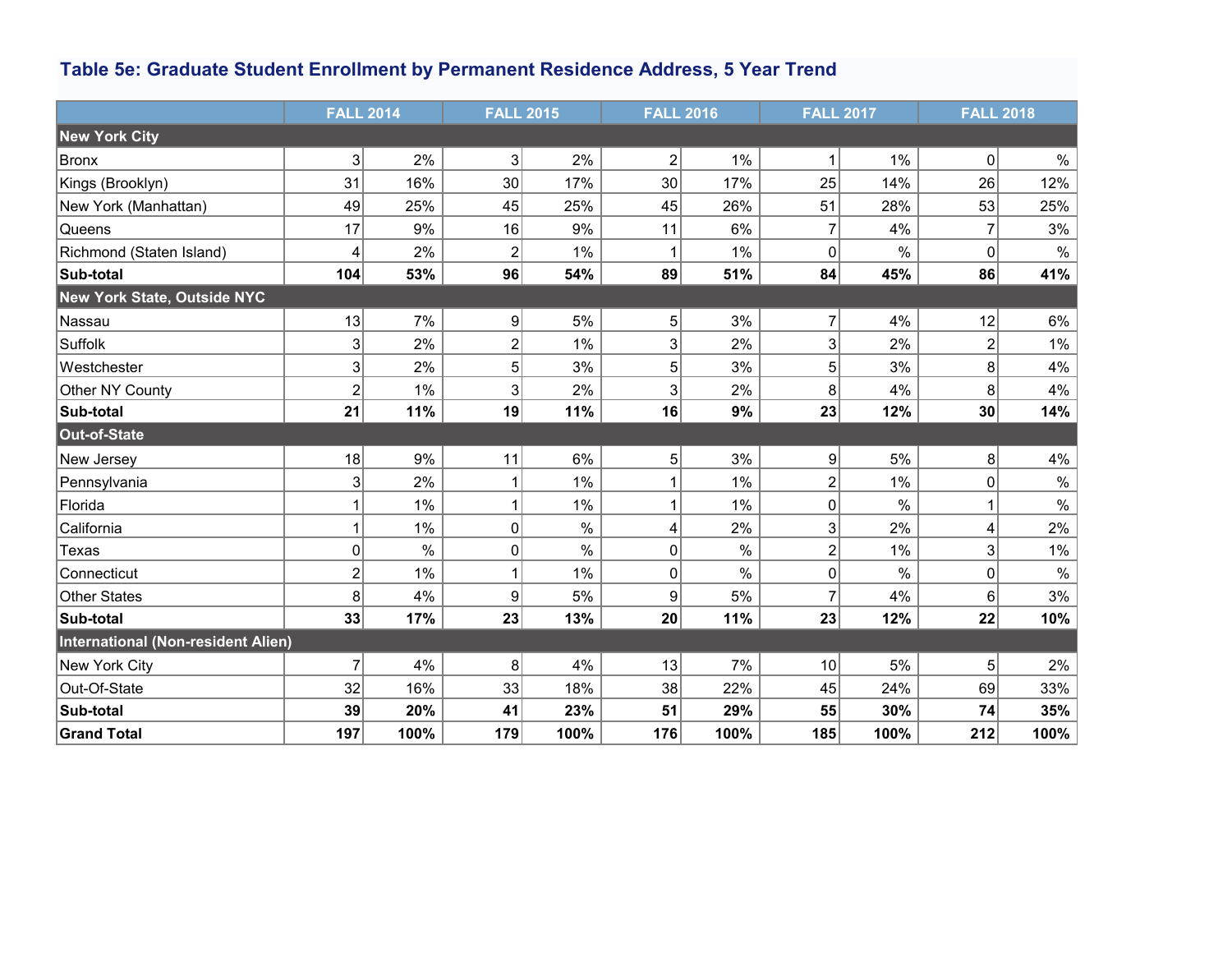## **Table 6: International Students by Legal Nation, 5 Year Trend**

|                                    | <b>FALL 2014</b>          |               |                | <b>FALL 2015</b> |                | <b>FALL 2016</b> | <b>FALL 2017</b>        |      | <b>FALL 2018</b>          |       |
|------------------------------------|---------------------------|---------------|----------------|------------------|----------------|------------------|-------------------------|------|---------------------------|-------|
| Republic of Korea                  | 376                       | 31%           | 369            | 29%              | 336            | 29%              | 287                     | 27%  | 253                       | 24%   |
| People's Republic of China         | 137                       | 11%           | 170            | 13%              | 180            | 16%              | 216                     | 21%  | 246                       | 23%   |
| India                              | 49                        | 4%            | 66             | 5%               | 80             | 7%               | 86                      | 8%   | 97                        | $9\%$ |
| Canada                             | 64                        | 5%            | 56             | 4%               | 55             | 5%               | 52                      | 5%   | 58                        | $6\%$ |
| Republic of China                  | 51                        | 4%            | 57             | 4%               | 45             | 4%               | 48                      | 5%   | 50                        | 5%    |
| Japan                              | 61                        | 5%            | 64             | 5%               | 42             | 4%               | 34                      | 3%   | 45                        | 4%    |
| Israel                             | 37                        | 3%            | 27             | 2%               | 24             | 2%               | 25                      | 2%   | 28                        | 3%    |
| Turkey                             | 24                        | 2%            | 38             | 3%               | 29             | 3%               | 23                      | 2%   | 26                        | 2%    |
| Sweden                             | 35                        | 3%            | 29             | 2%               | 22             | 2%               | 11                      | 1%   | 16                        | 2%    |
| <b>Brazil</b>                      | 23                        | 2%            | 31             | 2%               | 26             | 2%               | 22                      | 2%   | 15                        | $1\%$ |
| Indonesia                          | 17                        | 1%            | 16             | 1%               | 13             | 1%               | 13                      | 1%   | 14                        | $1\%$ |
| Venezuela                          | $\boldsymbol{9}$          | 1%            | 15             | 1%               | 14             | 1%               | 13                      | 1%   | 13                        | $1\%$ |
| Viet-Nam                           | 11                        | 1%            | 10             | 1%               | 8 <sup>1</sup> | 1%               | 14                      | 1%   | 12                        | 1%    |
| Mexico                             | 31                        | 3%            | 33             | 3%               | 27             | 2%               | 18                      | 2%   | 12                        | $1\%$ |
| France                             | 11                        | 1%            | 12             | 1%               | $\mathsf{g}$   | 1%               | 8                       | 1%   | 11                        | $1\%$ |
| Italy                              | 10                        | 1%            | 8              | 1%               | 10             | 1%               | 10                      | 1%   | 11                        | $1\%$ |
| Russia                             | 21                        | 2%            | 18             | 1%               | 12             | 1%               | 9                       | 1%   | 10                        | 1%    |
| <b>Federal Republic of Germany</b> | 12                        | 1%            | 12             | 1%               | 3 <sup>2</sup> | $\%$             | $\overline{7}$          | 1%   | 8 <sup>2</sup>            | $1\%$ |
| Argentina                          | 6                         | $\%$          | 6 <sup>1</sup> | $\%$             | 6 <sup>1</sup> | 1%               | $\overline{2}$          | $\%$ | 6                         | $1\%$ |
| Ecuador                            | $\,6$                     | $\%$          | 9              | 1%               | $\overline{7}$ | 1%               | 4                       | $\%$ | 5                         | $\%$  |
| Singapore                          | 8                         | 1%            | 11             | 1%               | 11             | 1%               | 8                       | 1%   | 5 <sup>2</sup>            | $\%$  |
| Philippines                        | $\boldsymbol{9}$          | 1%            | 11             | 1%               | 11             | 1%               | $6\phantom{1}6$         | 1%   | 5 <sup>2</sup>            | $\%$  |
| Hong Kong                          | $\sqrt{5}$                | $\%$          | 5              | $\%$             | 4              | $\%$             | 3                       | $\%$ | 5 <sup>2</sup>            | $\%$  |
| Norway                             | 5                         | $\%$          | 4              | $\%$             | 4              | $\%$             | 3                       | $\%$ | 4                         | $\%$  |
| Netherlands                        | 0                         | $\%$          | $\overline{2}$ | $\%$             | $\overline{3}$ | $\%$             | 3                       | $\%$ | 4                         | $\%$  |
| Thailand                           | 8                         | 1%            | 5              | $\%$             | 8              | $1\%$            | 6                       | 1%   | 4                         | $\%$  |
| Belgium                            | $\mathbf 0$               | $\frac{0}{0}$ |                | $\frac{0}{0}$    | 1              | $\%$             | 1                       | $\%$ | $\vert 4 \vert$           | $\%$  |
| Greece                             | $\ensuremath{\mathsf{3}}$ | $\%$          | 4              | $\%$             | $\mathbf{3}$   | $\%$             | $\overline{2}$          | $\%$ | $\ensuremath{\mathsf{3}}$ | $\%$  |
| Nigeria                            | $\mathbf 0$               | $\%$          |                | $\%$             | 1              | $\%$             | $\overline{\mathbf{c}}$ | $\%$ | 3                         | $\%$  |
| Austria                            | $\mathbf{1}$              | $\%$          | $\overline{2}$ | $\%$             | $\mathbf{3}$   | $\%$             | 3                       | $\%$ | $\mathbf 3$               | $\%$  |
| Egypt                              | $\mathbf 3$               | $\%$          | 3              | $\%$             | $\mathbf{2}$   | $\%$             | 1                       | $\%$ | 3                         | $\%$  |
| Malaysia                           | $\overline{2}$            | $\%$          | $\overline{2}$ | $\%$             | 4              | $\%$             | 4                       | $\%$ | $\mathbf{3}$              | $\%$  |
| Ukraine                            | $\boldsymbol{2}$          | $\frac{0}{0}$ | 4              | $\%$             | 3              | $\%$             | 4                       | $\%$ | 3 <sup>2</sup>            | $\%$  |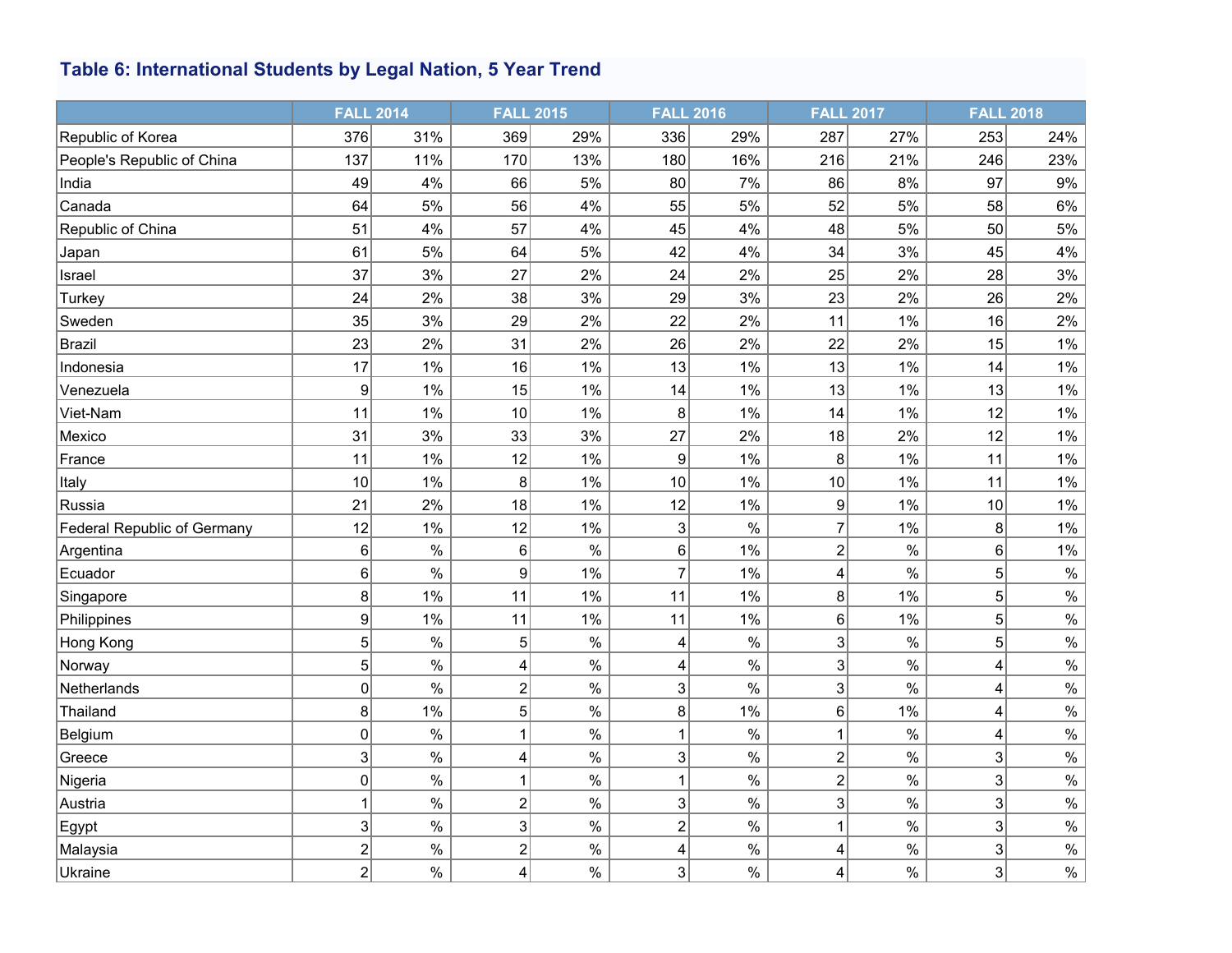## <span id="page-21-0"></span>**Table 6: International Students by Legal Nation, 5 Year Trend**

|                     | <b>FALL 2014</b> |               | <b>FALL 2015</b> |       |       | <b>FALL 2016</b> | <b>FALL 2017</b> |       |                | <b>FALL 2018</b> |
|---------------------|------------------|---------------|------------------|-------|-------|------------------|------------------|-------|----------------|------------------|
| Jamaica             | 5                | $\frac{0}{0}$ | 51               | $\%$  |       | $\%$             |                  | $\%$  | 3              | $\%$             |
| Dominican Republic  | 15               | $1\%$         | 11               | $1\%$ | 8     | $1\%$            | 2                | $\%$  | 3              | $\%$             |
| Costa Rica          | 4                | $\%$          | 3                | %     |       | %                | 5                | $\%$  | 3              | $\%$             |
| Poland              | $\overline{9}$   | $1\%$         | 51               | %     | 3     | %                | ົ                | $\%$  | 3              | $\%$             |
| Australia           | 6                | $\frac{0}{0}$ | 51               | $\%$  | 5     | %                | 6                | $1\%$ | 3              | $\%$             |
| Colombia            | 11               | 1%            | 12               | $1\%$ | 8     | $1\%$            | 6                | 1%    | 3              | $\%$             |
| Peru                | 14               | 1%            | 16               | $1\%$ | 8     | $1\%$            |                  | $\%$  | 3              | $\%$             |
| Pakistan            |                  | $\%$          |                  | %     |       | %                | 3                | $\%$  | 2              | $\%$             |
| New Zealand         | 4                | $\%$          |                  | $\%$  |       | $\%$             |                  | $\%$  | 2              | $\%$             |
| Nepal               | 4                | $\%$          |                  | $\%$  |       | $\%$             | 0                | $\%$  | 2              | $\%$             |
| Mongolia            | 3 <sub>l</sub>   | $\%$          |                  | $\%$  |       | $\%$             | າ                | %     | $\overline{2}$ | $\%$             |
| Trinidad and Tobago | 3                | $\%$          |                  | $\%$  |       | $\%$             |                  | $\%$  | $\overline{2}$ | $\%$             |
| St. Lucia           | 0                | $\%$          |                  | $\%$  | ◠     | $\%$             |                  | $\%$  | $\overline{2}$ | $\%$             |
| Spain               |                  | $\%$          |                  | $\%$  |       | $\%$             |                  | %     | $\overline{c}$ | $\%$             |
| Bangladesh          | 0                | $\%$          |                  | %     |       | %                |                  | $\%$  | 2              | $\%$             |
| All Others          | 91               | 8%            | 94               | 7%    | 82    | 7%               | 64               | 6%    | 30             | 3%               |
|                     | 1,211            | 100%          | 1,277            | 100%  | 1,139 | 100%             | 1,051            | 100%  | 1,052          | 100%             |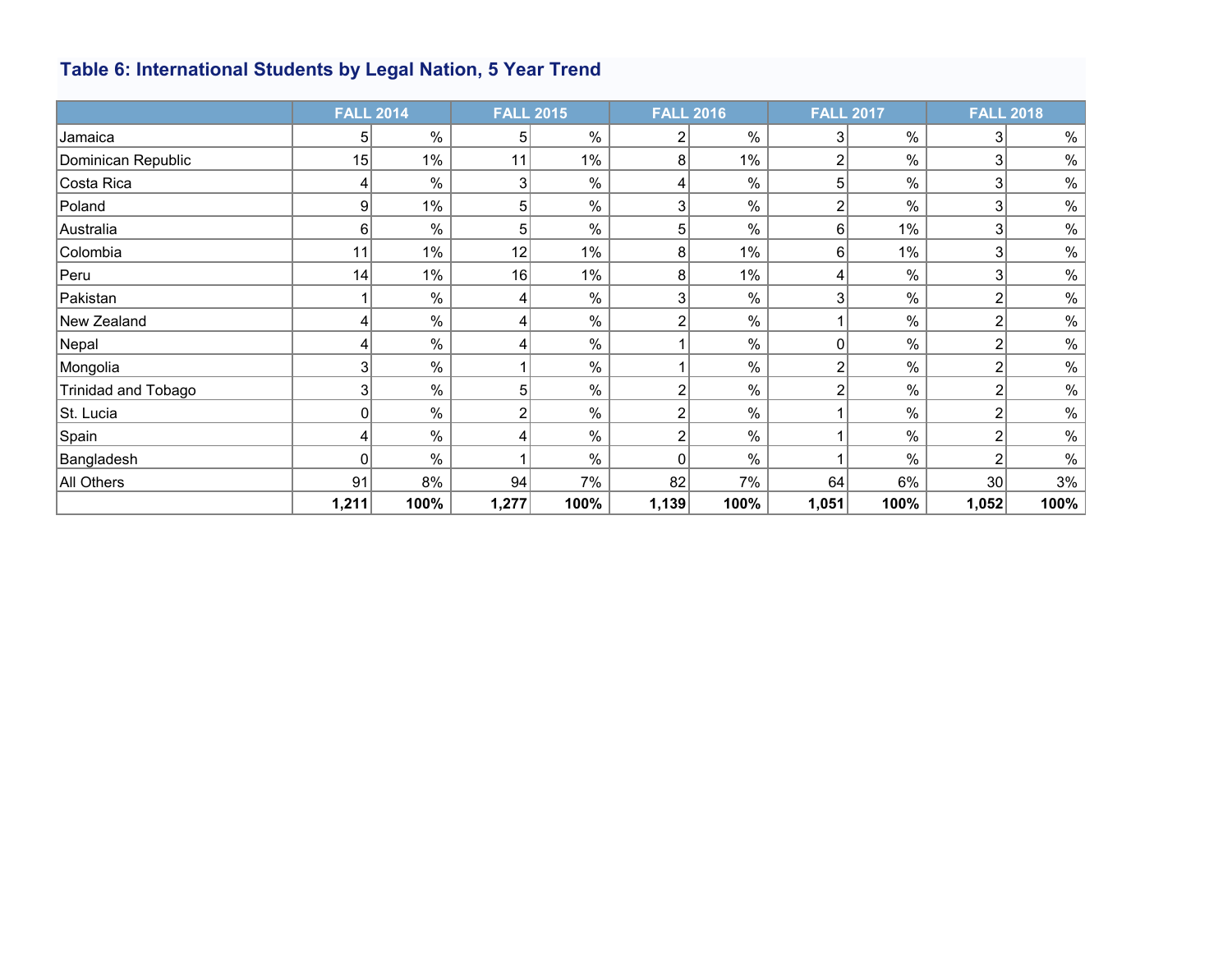## <span id="page-22-0"></span>**Table 7: Pell and TAP Grant Recipiency, Residence Hall/Off-Campus Residency, Veteran Status, 5-Year Trend**

|                                                                                  | <b>FALL 2014</b> |               | <b>FALL 2015</b> |               | <b>FALL 2016</b> |        | <b>FALL 2017</b> |               | <b>FALL 2018</b> |               |
|----------------------------------------------------------------------------------|------------------|---------------|------------------|---------------|------------------|--------|------------------|---------------|------------------|---------------|
|                                                                                  |                  | $\frac{9}{6}$ |                  | $\frac{9}{6}$ |                  | $\%$   | #                | $\frac{9}{6}$ |                  | $\frac{9}{6}$ |
| Pell Grant Recipiency. Denominator: Degree-Seeking Undergraduates                |                  |               |                  |               |                  |        |                  |               |                  |               |
| Yes                                                                              | 2,439            | 29.5%         | 2,408            | 29.1%         | 2,287            | 28.0%  | 2,409            | 30.4%         | 2,532            | 31.9%         |
| No                                                                               | 5,821            | 70.5%         | 5,872            | 70.9%         | 5,881            | 72.0%  | 5,515            | 69.6%         | 5,406            | 68.1%         |
| <b>Total</b>                                                                     | 8,260            | 100.0%        | 8,280            | 100.0%        | 8,168            | 100.0% | 7,924            | 100.0%        | 7,938            | 100.0%        |
| TAP Recipiency. Denominator: Degree-seeking Undergraduate NY State Residents     |                  |               |                  |               |                  |        |                  |               |                  |               |
| Yes                                                                              | 1,812            | 36.5%         | 1,820            | 36.7%         | 1,739            | 35.3%  | 1,800            | 37.4%         | 1,745            | 36.3%         |
| No                                                                               | 3,154            | 63.5%         | 3,136            | 63.3%         | 3,187            | 64.7%  | 3,009            | 62.6%         | 3,061            | 63.7%         |
| Total                                                                            | 4,966            | 100.0%        | 4,956            | 100.0%        | 4,926            | 100.0% | 4,809            | 100.0%        | 4,806            | 100.0%        |
| Residency in Residence Halls. Denominator: All Full-time Degree-seeking Students |                  |               |                  |               |                  |        |                  |               |                  |               |
| On Campus                                                                        | 2,277            | 30.3%         | 2,281            | 30.4%         | 2,200            | 29.4%  | 2,147            | 29.4%         | 2,137            | 29.0%         |
| Off Campus                                                                       | 5,239            | 69.7%         | 5,232            | 69.6%         | 5,275            | 70.6%  | 5,149            | 70.6%         | 5,237            | 71.0%         |
| <b>Total</b>                                                                     | 7,516            | 100.0%        | 7,513            | 100.0%        | 7,475            | 100.0% | 7,296            | 100.0%        | 7,374            | 100.0%        |
| Military Status. Denominator: All Students                                       |                  |               |                  |               |                  |        |                  |               |                  |               |
| Veteran                                                                          | 35               | 0.4%          | 34               | 0.4%          | 22               | 0.2%   | 24               | 0.3%          | 20 <sup>2</sup>  | 0.2%          |
| <b>Active Military Duty</b>                                                      | 0                |               |                  | 0             | $\Omega$         | O      | 0                | O             | $\Omega$         | 0.0%          |
| Dependent of Active Duty Personnel                                               | 34               | 0.3%          | 47               | 0.5%          | 45               | 0.5%   | 48               | 0.5%          | 54               | 0.6%          |
| National Guard or Active Reserve                                                 | 0                | $\Omega$      |                  | 0             | $\Omega$         | 0      | <sup>0</sup>     | O             | $\Omega$         | 0.0%          |
| No Military Status                                                               | 9,694            | 99.3%         | 9,541            | 99.2%         | 9,205            | 99.3%  | 8,774            | 99.2%         | 8,693            | 99.2%         |
| Total                                                                            | 9,763            | 100.0%        | 9,622            | 100.0%        | 9,272            | 100.0% | 8,846            | 100.0%        | 8,767            | 100.0%        |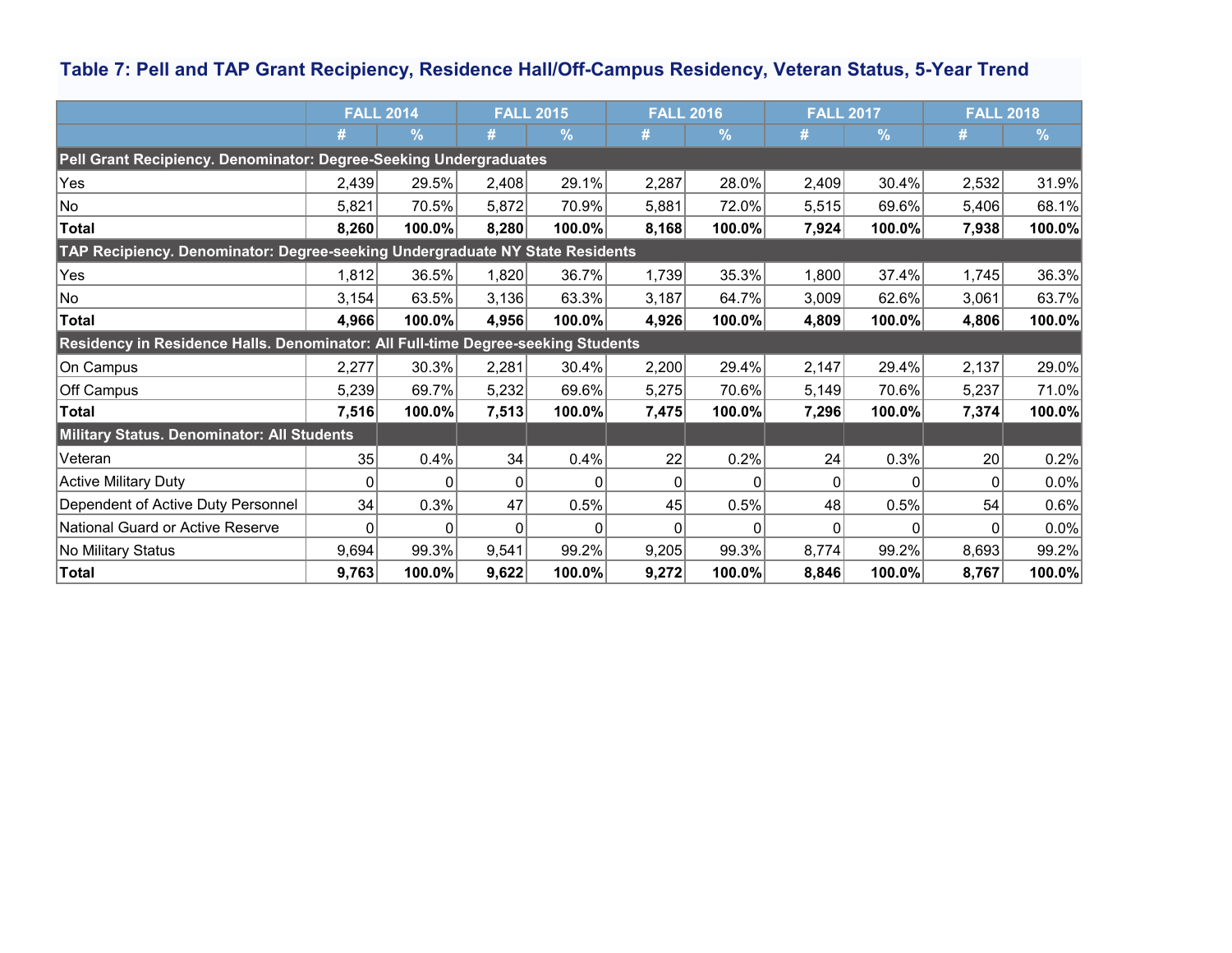### **Factbook Definitions**

**Race/Ethnicity**

#### **Reporting guidelines and categories**

Race/Ethnicity categories are based on reporting rules adopted by the federal Bureau of Budget and Management in 1997, which are currently used by the National Center for Education Statistics in IPEDS reporting. Information on citizenship status, Hispanic origin, and race is collected on students. Students who are not citizens or U.S. nationals are reported as nonresident aliens, regardless of how they respond to the Hispanic origin and race questions. Of the remaining students, those who indicate that they are of Hispanic origin are reported as Hispanic, regardless of how they answer the race

#### **Hispanic**

A person of Cuban, Mexican, Puerto Rican, South or Central American, or other Spanish culture or origin, regardless of race.

#### **American Indian or Alaska Native**

A person having origins in any of the original peoples of North and South America (including Central America) who maintains cultural identification through tribal affiliation or community attachment.

#### **Asian**

A person having origins in any of the original peoples of the Far East, Southeast Asia, or the Indian Subcontinent, including, for example, Cambodia, China, India, Japan, Korea, Malaysia, Pakistan, the Philippine Islands, Thailand, and Vietnam.

#### **African-American**

A person having origins in any of the black racial groups of Africa.

#### **Native Hawaiian or Other Pacific Islander**

A person having origins in any of the original peoples of Hawaii, Guam, Samoa, or other Pacific Islands.

#### **White**

A person having origins in any of the original peoples of Europe, the Middle East, or North Africa.

#### **Nonresident alien**

A person who is not a citizen or national of the United States and who is in this country on a visa or temporary basis and does not have the right to remain indefinitely. For the purposes of this report, we use the nonresident alien status to identify international students.

#### **Multi-racial**

A person who indicates belonging to more than one race category.

#### **Tuition-Rate**

The tuition-rate paid by the student.